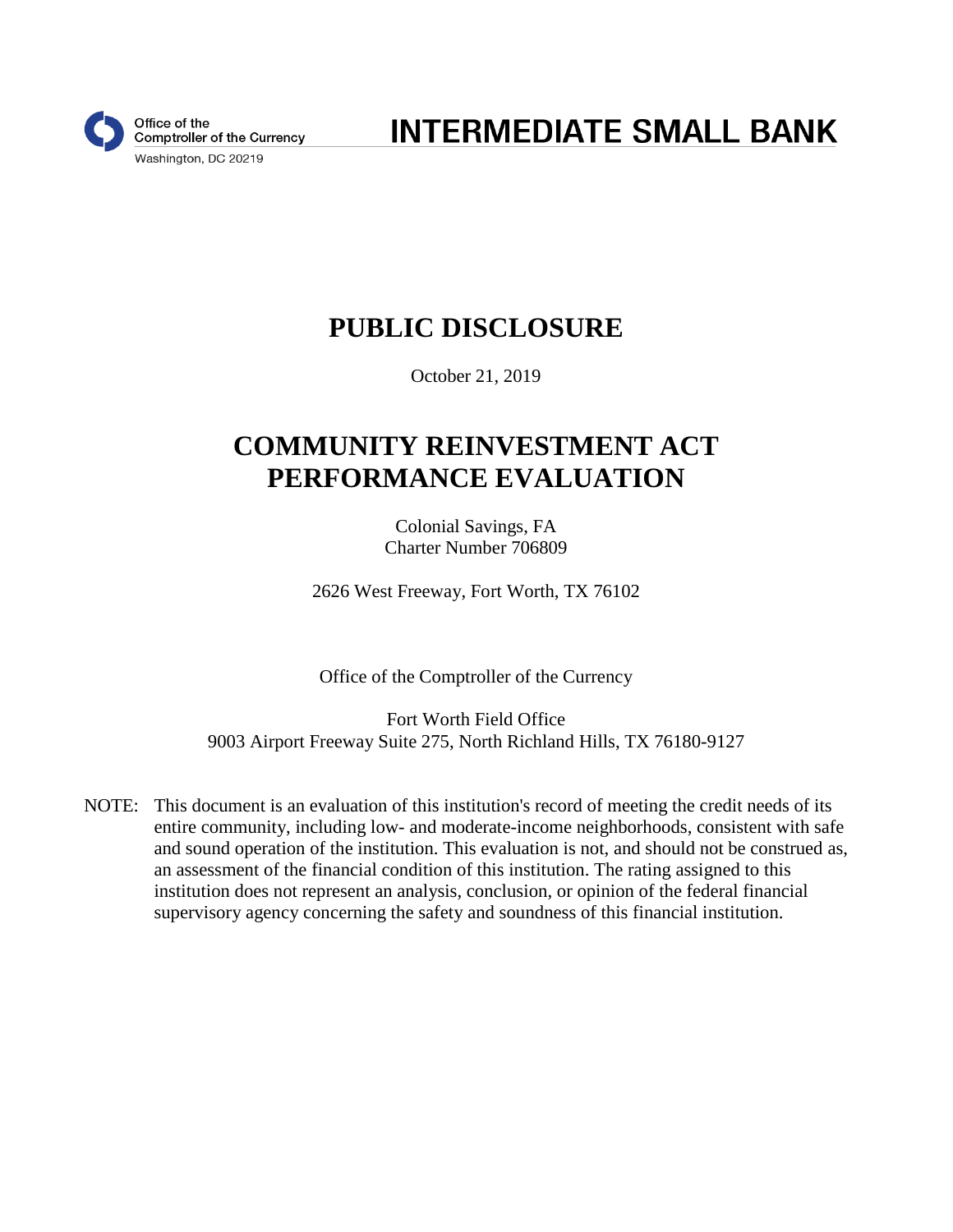## **Table of Contents**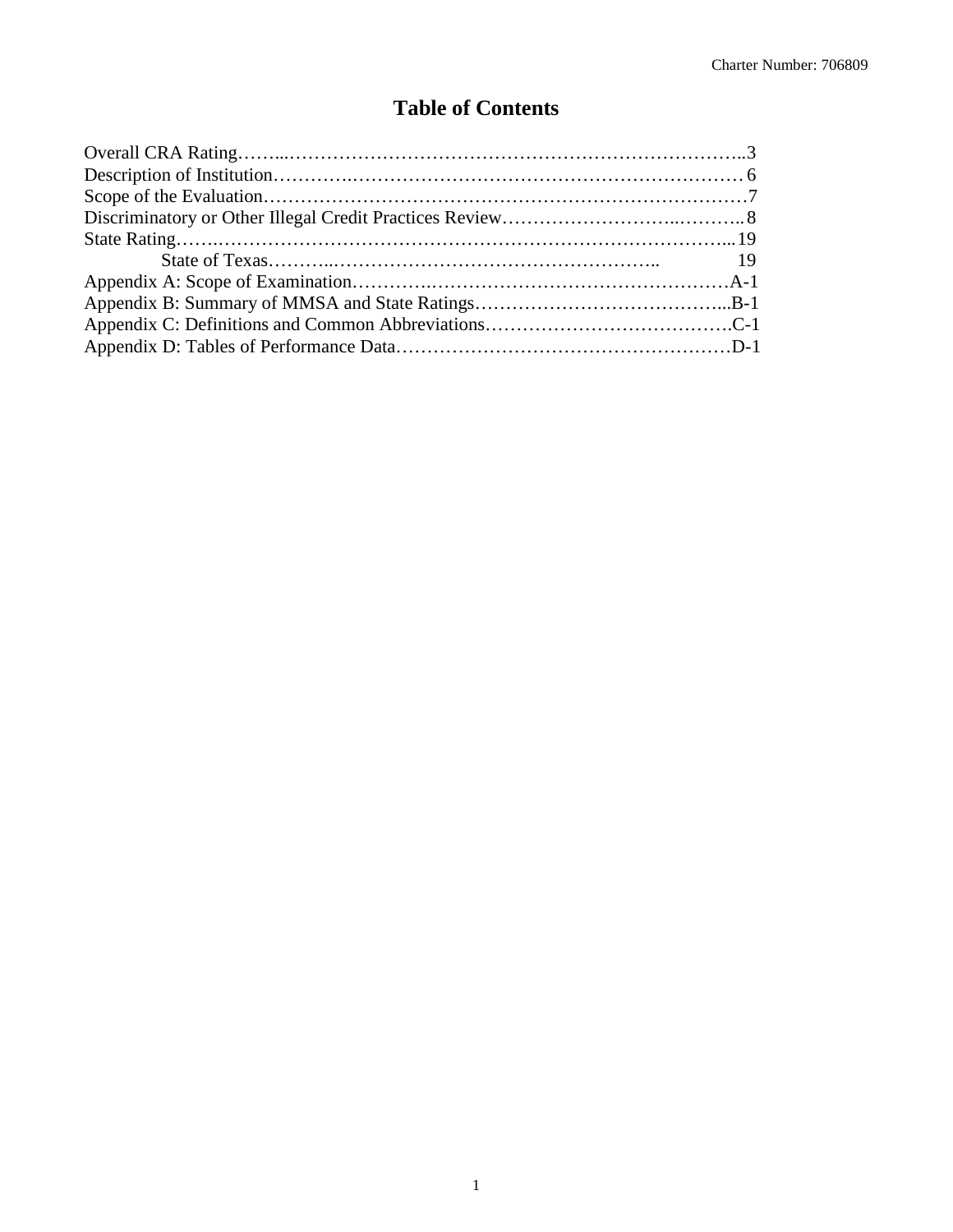# **Overall CRA Rating**

**Institution's CRA Rating:** This institution is rated **Satisfactory.** 

### **The lending test is rated: Satisfactory The community development test is rated: Satisfactory.**

The major factors that support this rating include:

- The Lending Test rating is based on performance in the Dallas Fort Worth (DFW) Assessment Area (AA); the bank's only AA.
- The Community Development (CD) Test rating is based on performance in the DFW AA.
- The Loan to Deposit (LTD) ratio is reasonable.
- Borrower distribution of loans to borrowers with different incomes is reasonable considering the context of the bank's business model.
- The majority of the bank's lending was outside the AA. Given the performance context of the bank's business model, concerns about the high level of lending outside the AA are mitigated and the bank's overall efforts to meet the credit needs of its AA are adequate.
- The geographic distribution of loans across geographies of different income levels is poor.
- CD activities reflect adequate responsiveness to community development needs.

## **Loan-to-Deposit Ratio**

Considering the bank's size, financial condition, and credit needs of the AA, the bank's LTD ratio is reasonable. The LTD ratio is calculated on a bank-wide basis. The bank's quarterly average LTD ratio during the evaluation period was 71.32. We compared the bank's LTD ratio to similarly situated institutions operating in the area with assets ranging from \$799 million to \$1.4 billion. The average LTD ratio for the peer banks was 74.38. The bank's LTD ratio is in line with peer group bank performance.

### **Lending in Assessment Area**

A majority of the bank's loans are outside its AA, but is considered satisfactory performance when considering the bank's performance context.

The bank originated and purchased 29.5 percent of its total loans by dollar amount and 28.7 percent of its total loans by number of loans inside the AA during the evaluation period. This analysis is performed at the bank, rather than the AA level. The bank's level of lending inside the AA is reasonable, although the majority of loans were originated and purchased outside the AA. The bank's designated AA is only a portion of its overall lending platform. Performance is considered in the context of the bank's business model, which is primarily mortgage lending at the national level. While the bank has designated the DFW MSA as its only AA, it has a substantial mortgage banking operation with a non-traditional business model and geographic footprint. The bank serves the national market through a combination of eight branch locations and non-branch delivery methods including a network of credit unions and an online application platform; thereby originating loans throughout the United States. As such, the bank reported Home Mortgage Disclosure Act (HMDA) data includes loans throughout the United States.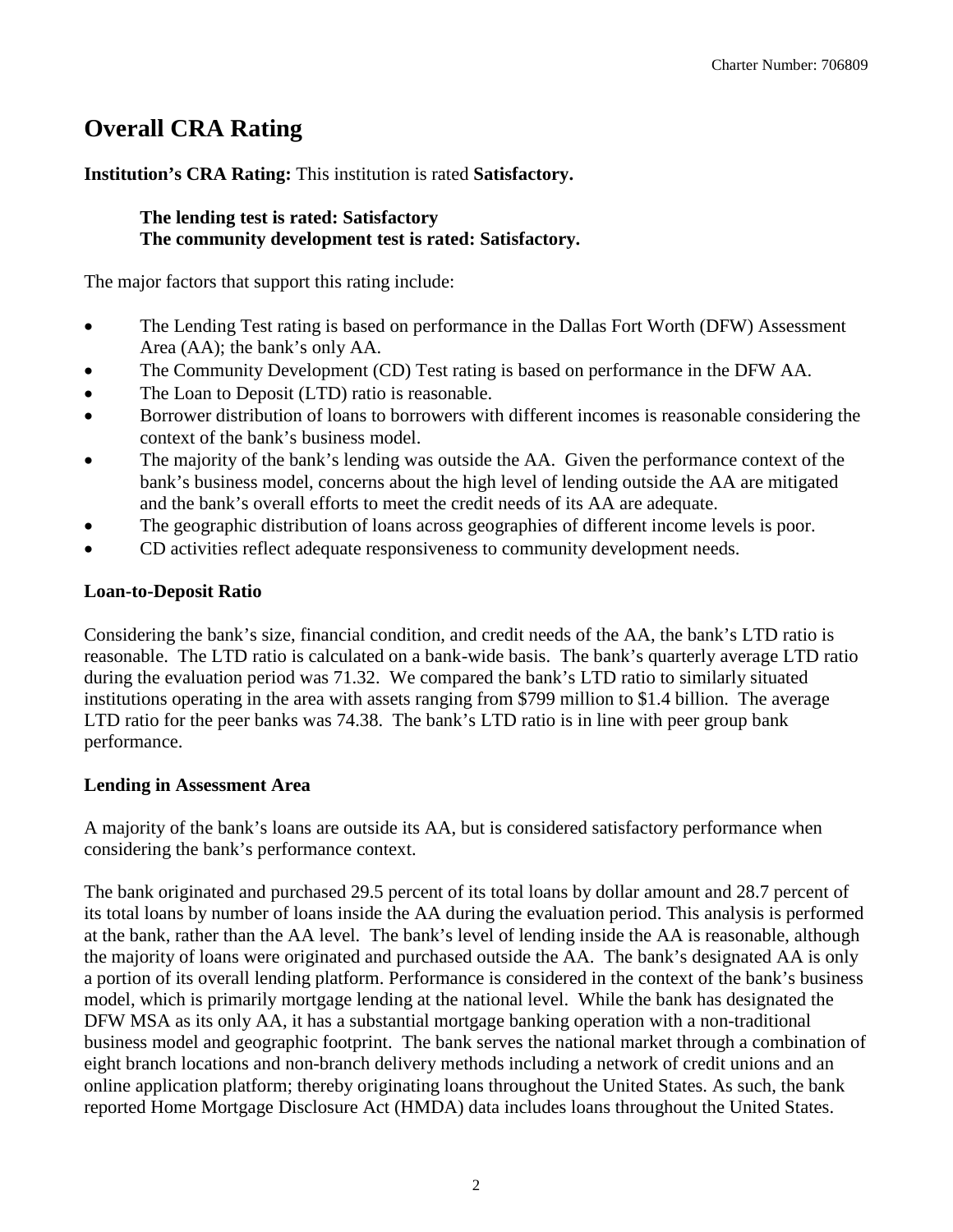The bank's primary deposit source includes escrow accounts for the mortgages it services, therefore, lending and deposit origination are well correlated.

|                      |               |      | <b>Number of Loans</b> |      |        |               |      | <b>Dollar Amount of Loans</b><br>\$ (000s) |              |           |
|----------------------|---------------|------|------------------------|------|--------|---------------|------|--------------------------------------------|--------------|-----------|
| <b>Loan Category</b> | <b>Inside</b> |      | <b>Outside</b>         |      | Total  | <b>Inside</b> |      | <b>Outside</b>                             | <b>Total</b> |           |
|                      | #             | %    | #                      | %    | #      | \$            | %    | \$                                         | $\%$         | \$ (000s) |
| Home Mortgage        |               |      |                        |      |        |               |      |                                            |              |           |
| 2016                 | 1.628         | 28.4 | 4,107                  | 71.6 | 5.735  | 337,850       | 29.0 | 827,885                                    | 71.0         | 1,165,735 |
| 2017                 | 1.456         | 28.2 | 3,702                  | 71.8 | 5,158  | 323,361       | 29.7 | 763,899                                    | 70.3         | 1,087,260 |
| 2018                 | 1,171         | 29.7 | 2,769                  | 70.3 | 3,940  | 257,986       | 30.0 | 603,208                                    | 70.0         | 861,195   |
| <b>Subtotal</b>      | 4,255         | 28.7 | 10,578                 | 71.3 | 14,833 | 919,197       | 29.5 | 2,194,992                                  | 70.5         | 3,114,190 |
| Total                | 4,255         | 28.7 | 10,578                 | 71.3 | 14,833 | 919,197       | 29.5 | 2,194,992                                  | 70.5         | 3,114,190 |

*Source: Evaluation Period: 1/1/2016 - 12/31/2018 Bank Data Due to rounding, totals may not equal 100.0*

# **Description of Institution**

Colonial Savings (Colonial) is a national, multi-service financial institution headquartered in Fort Worth, Texas. Colonial was founded in 1952 and is one of the largest servicers of mortgage loans in the United States. The bank originates residential mortgage loans through multiple divisions, including Colonial National Mortgage and CU Members Mortgage. Colonial National Mortgage is a retail mortgage lender and CU Members Mortgage provides mortgage services to credit unions nationwide. The bank's primary business is mortgage banking, including all aspects of mortgage origination, sales, packaging, and servicing. Additionally, the bank operates eight bank branches throughout North Central Texas providing a full array of personal and business financial products. Colonial is wholly owned by First Western Mortgage Corporation. The holding company has no other significant assets or liabilities and its activities do not influence the bank's CRA rating. Colonial does not have any affiliates or subsidiaries. Colonial has one AA, which is described below in the "Selection of Areas for Full-Scope Review" section. As of December 31, 2018, the bank reported total assets of \$1.05 billion, total deposits of \$600 million, and total equity capital of \$243.3 million. Net loans and leases totaled \$483 million, which represents 47.7 percent of total assets. Outstanding loans by category include 1-4 family residential mortgages at 83 percent, commercial real estate loans at 14 percent, commercial and industrial loans at 2 percent, and consumer loans at .67 percent. Investment securities totaled \$251 million which represents 25 percent of total assets. Tier 1 capital totaled \$110.6 million.

Colonial is primarily a mortgage originator and has become one of the largest servicers of home mortgage loans in the United States. The bank serviced an average of \$25 billion in home mortgage loans during the evaluation period. The primary funding source is deposits from escrow accounts linked to the home mortgages it services. The bank also provides traditional banking services including consumer and commercial loans, Small Business Administration (SBA) loans, consumer and business checking and savings accounts, online banking, mobile banking and a credit card program through a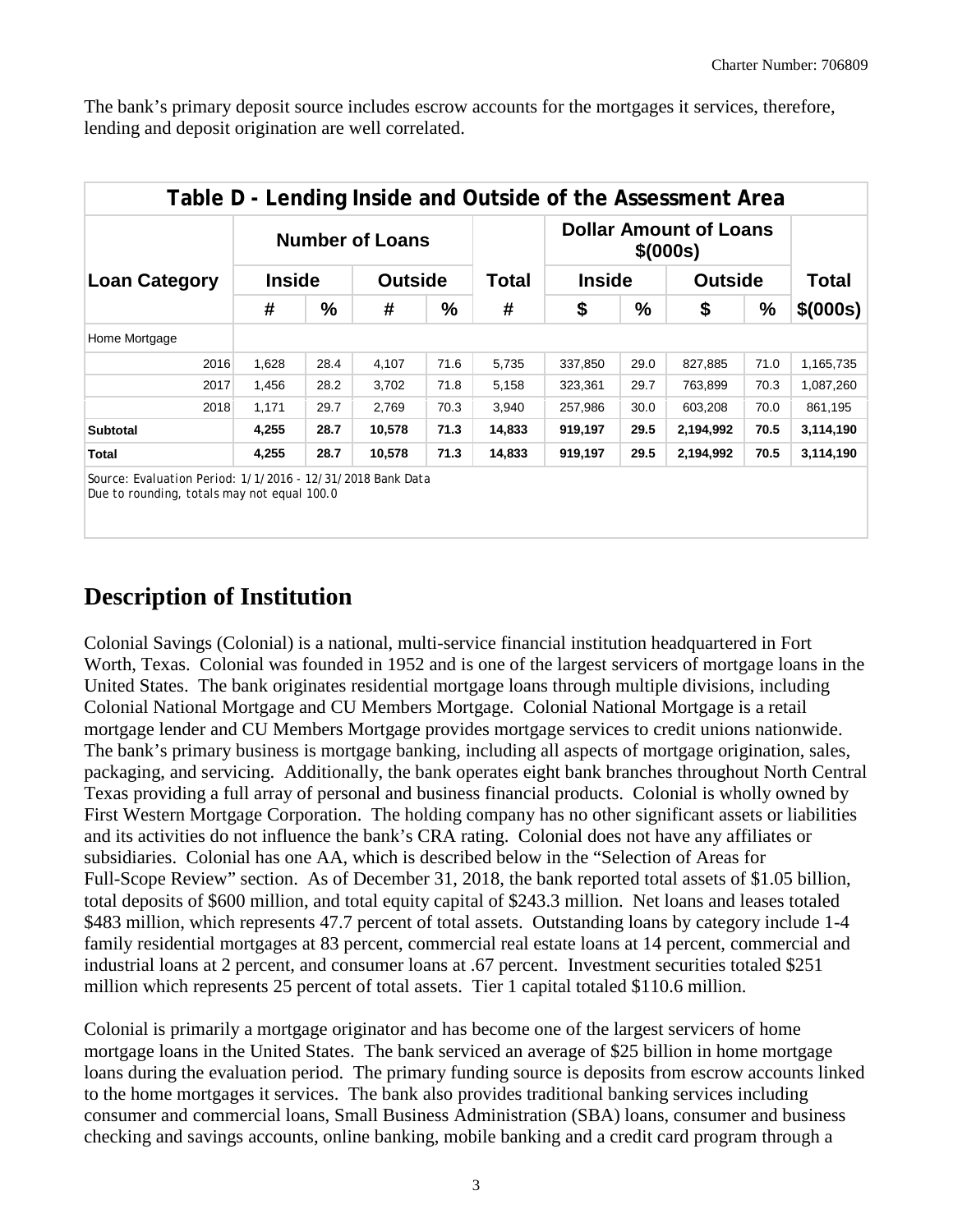third-party issuer. Mortgage product offerings include conventional fixed-rate, adjustable rate, FHA, VA, USDA, jumbo, construction, and refinance of 1-4 family loans.

The Bank operates eight full-service facilities in the DFW MSA. All of the branch locations except Arlington, Cleburne, and Colleyville have ATMs. There have been no branch openings or closings during the evaluation period.

There are no legal, financial or other factors impeding the bank's ability to meet the credit needs of the AA during the evaluation period. The prior CRA evaluation was dated April 17, 2016 and the bank received a "Satisfactory" rating.

## **Scope of the Evaluation**

## **Evaluation Period/Products Evaluated**

We completed a full-scope review of Colonial's CRA activities in the AA under the Intermediate Small Bank CRA procedures, which includes the Lending Test and the Community Development Test. The Lending Test evaluates the bank's record of meeting the credit needs of its AA through its lending activities. The CD Test evaluates the bank's responsiveness to CD needs in its AA through qualified CD lending, investments and donations, and services.

Loan information used for this evaluation included HMDA data from 2016, 2017, and 2018. Conclusions regarding the CD Test are based on the bank's CD activities during the period of April 1, 2016 through December 31, 2018.

### **Selection of Areas for Full-Scope Review**

In each state where the bank has an office, one or more of AAs within that state was selected for a fullscope review. For purposes of this evaluation, the bank delineated AAs located within the same metropolitan statistical area (MSA), multistate metropolitan statistical area (MMSA), or combined statistical area (CSA) are combined and evaluated as a single AA. Similarly, bank delineated non-MSA AAs within the same state are combined and evaluated as a single area. These combined AAs may be evaluated as full- or limited-scope. Refer to the "Scope" section under each State Rating for details regarding how full-scope AAs were selected. Refer to appendix A, Scope of Examination, for a list of full- and limited-scope AAs.

Colonial has one AA in Texas. The AA is the entire Dallas Fort Worth MSA (DFW MSA) which is comprised of the Dallas Plano Irving MD including Collin, Dallas, Denton, Ellis, Hunt, Kaufman, Rockwall counties, and the Fort Worth Arlington MD including Tarrant, Johnson, Parker, Hood, Wise, and Somervell counties.

### **Ratings**

A bank's overall rating is a blend of the state ratings, and where applicable, multistate ratings. Colonial operates in one state and the State Rating is based on performance in the bank's one AA. Because 1-4 family mortgage lending is the bank's only primary product, no product weighting was used in the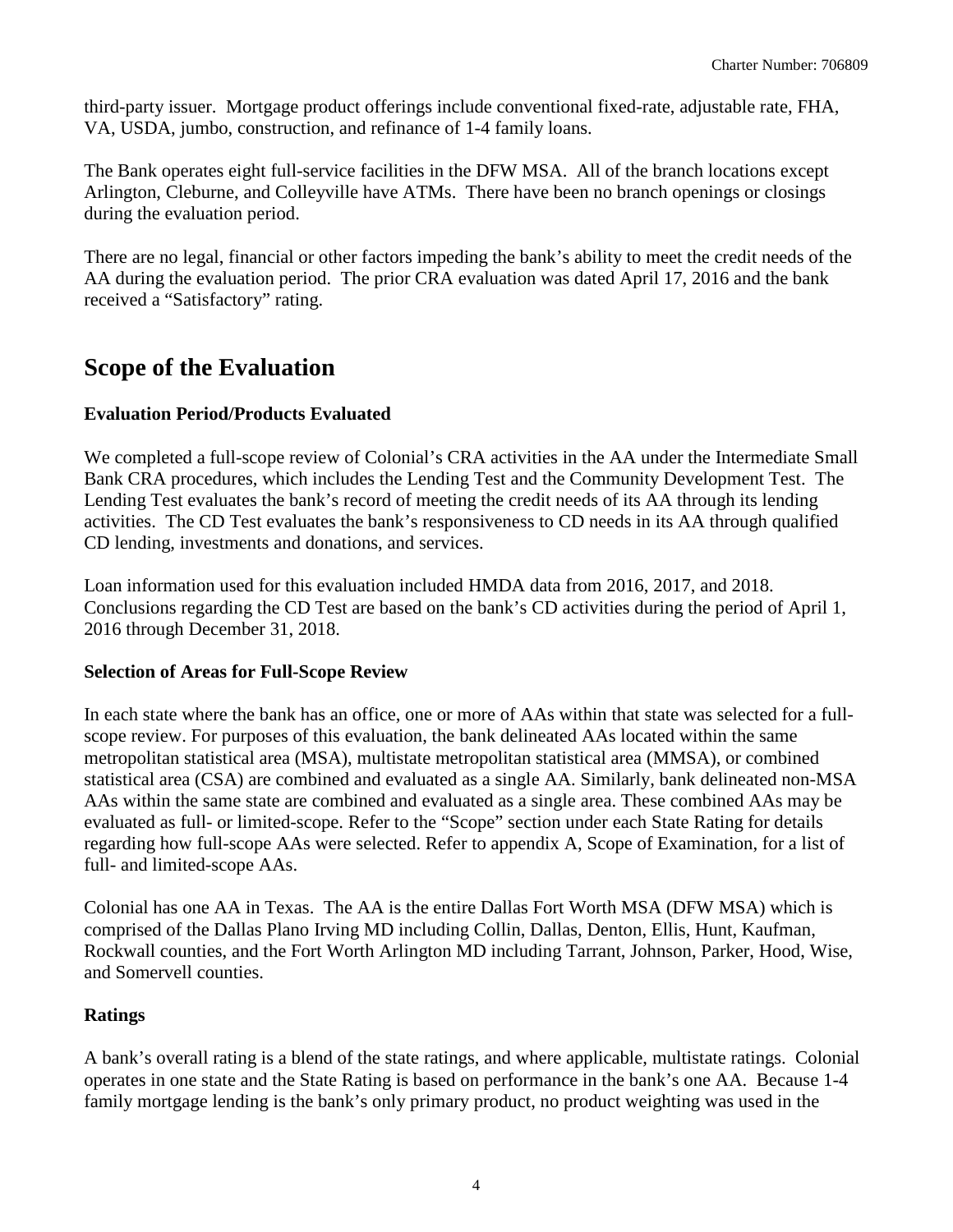analysis. Refer to the "Scope" section under each State and MMSA Rating section for details regarding how the factors were weighted in arriving at the respective ratings.

## **Discriminatory or Other Illegal Credit Practices Review**

Pursuant to 12 CFR 25.28(c) or 195.28(c), respectively, in determining a national bank's or federal savings association's (collectively, bank) CRA rating, the OCC considers evidence of discriminatory or other illegal credit practices in any geography by the bank, or in any AA by an affiliate whose loans have been considered as part of the bank's lending performance. As part of this evaluation process, the OCC consults with other federal agencies with responsibility for compliance with the relevant laws and regulations, including the U.S. Department of Justice, the U.S. Department of Housing and Urban Development, and the Bureau of Consumer Financial Protection, as applicable.

The OCC has not identified that this institution has engaged in discriminatory or other illegal credit practices that require consideration in this evaluation.

The OCC will consider any information that this institution engaged in discriminatory or other illegal credit practices, identified by or provided to the OCC before the end of the institution's next performance evaluation in that subsequent evaluation, even if the information concerns activities that occurred during the evaluation period addressed in this performance evaluation.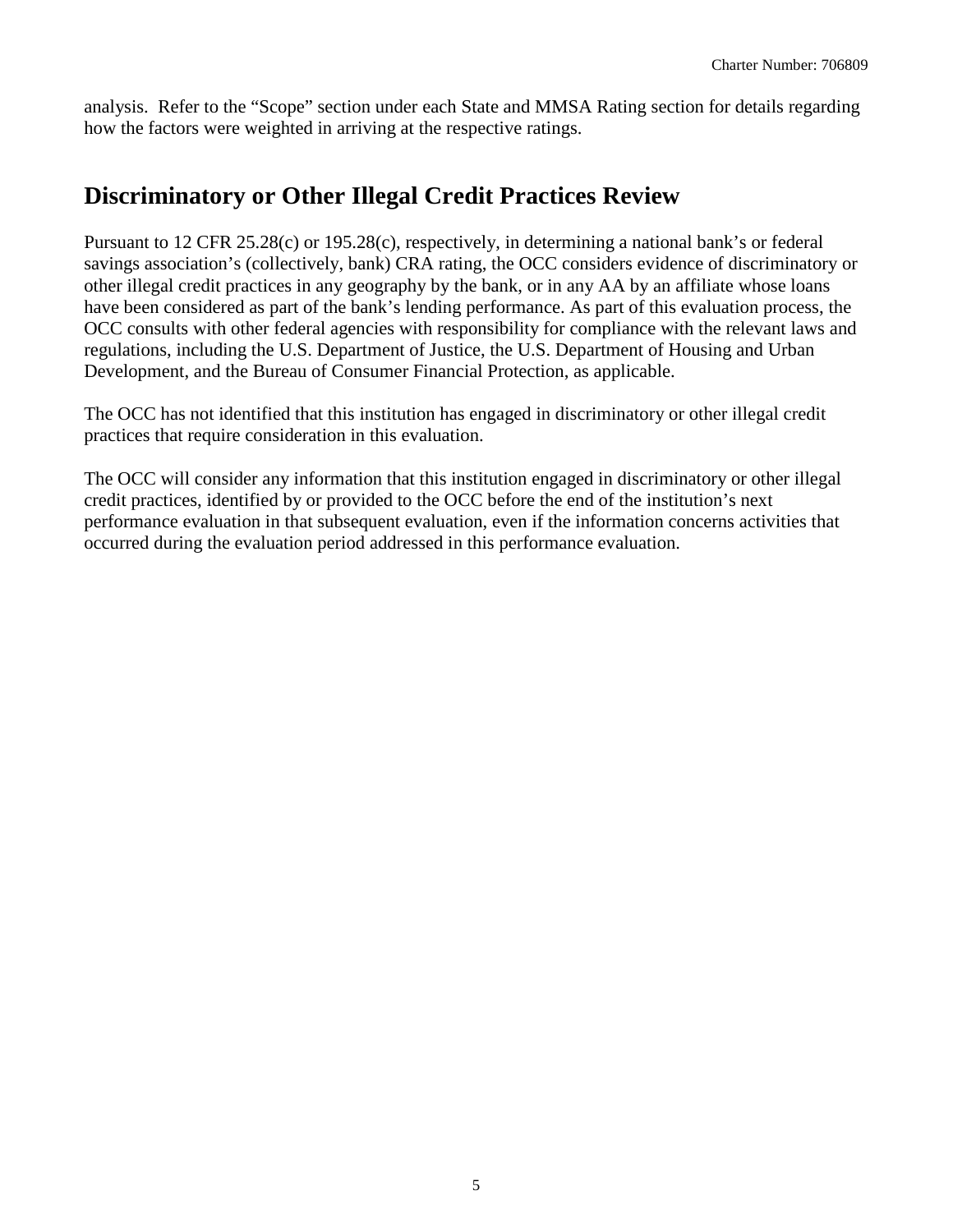# **State Rating**

## **State of Texas**

### **CRA rating for the State of Texas: Satisfactory The Lending Test is rated: Satisfactory The Community Development Test is rated: Satisfactory**

The major factors that support this rating include:

- The Loan to Deposit (LTD) ratio is reasonable considering the bank's business model.
- The majority of the bank's lending was outside the AA. Given the context of the bank's business model, concerns about the high level of lending outside the AA are mitigated and the bank's overall efforts to meet the credit needs of its AA are satisfactory.
- Borrower distribution of loans to borrowers with different incomes is reasonable considering the context of the bank's business model.
- The geographic distribution of loans and distribution of loans to borrowers with different incomes is poor.
- CD activities reflect adequate responsiveness to community development needs.

## **Description of Institution's Operations in Texas**

The bank operates in one AA in the State of Texas as described in the Description of the Institution and the Scope of Evaluation sections of this Performance Evaluation. The bank's primary business focus is 1-4 family residential lending. Competition in the AA is intense. The bank's competitors include some of the largest banks with national footprints and nonbank financial entities (mortgage companies) that compete for residential loans.

Community credit needs in the AA were determined by reviewing recent housing and demographic information, CRA performance evaluations from other banks operating in the AA, and community contacts conducted in conjunction with performance evaluations from other banks operating in the AA. Small business loans were consistently identified by community contacts as a significant credit need in the AA. Contacts consistently noted strong economic growth in the area and stated that housing prices and rent rates have risen at a faster pace than wage growth in the AA, which impacts housing affordability for LMI individuals. According to Moody's Analytic Report, average housing prices have steadily risen with the average home in the Fort Worth Metro costing \$203 thousand, \$224 thousand, and \$246 thousand during the years of 2016, 2017, and 2018, respectively. Given the increasing housing prices and rent rates, contacts identified affordable housing loans as a credit need, but noted that high rent rates prevent many borrowers from accumulating down payment funds for home purchases. Housing stock was also consistently identified as a barrier to home ownership for low-and moderateincome individuals with very little new construction in the area priced below \$250 thousand. Additionally, contacts identified second chance banking, small consumer loans, and products that promote financial planning as needs in the AA.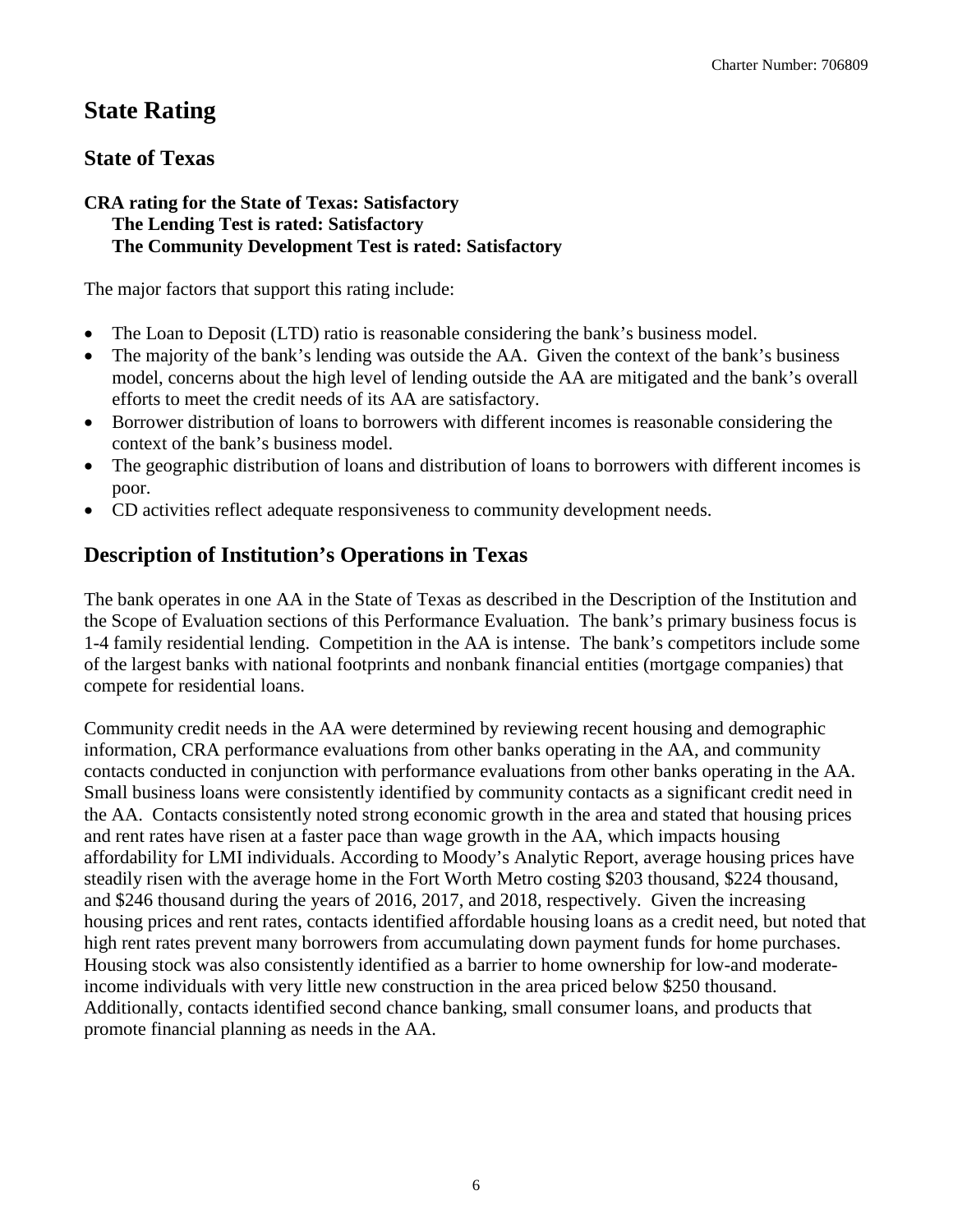### Dallas Fort Worth MSA

| <b>Assessment Area: DFW MSA</b>                                 |           |                 |                                     |                               |                          |                 |  |  |  |  |  |  |  |  |
|-----------------------------------------------------------------|-----------|-----------------|-------------------------------------|-------------------------------|--------------------------|-----------------|--|--|--|--|--|--|--|--|
| <b>Demographic Characteristics</b>                              | #         | Low<br>$%$ of # | <b>Moderate</b><br>$%$ of #         | <b>Middle</b><br>$%$ of #     | <b>Upper</b><br>$%$ of # | NA*<br>$%$ of # |  |  |  |  |  |  |  |  |
| Geographies (Census Tracts)                                     | 1,324     | 13.0            | 25.3                                | 29.6                          | 31.6                     | 0.5             |  |  |  |  |  |  |  |  |
| Population by Geography                                         | 6,833,420 | 10.9            | 24.7                                | 31.3                          | 33.1                     | 0.1             |  |  |  |  |  |  |  |  |
| Housing Units by Geography                                      | 2,612,915 | 11.3            | 23.6                                | 31.9                          | 33.0                     | 0.2             |  |  |  |  |  |  |  |  |
| Owner-Occupied Units by Geography                               | 1,448,218 | 5.2             | 19.0                                | 33.4                          | 42.4                     | 0.1             |  |  |  |  |  |  |  |  |
| Occupied Rental Units by Geography                              | 959,112   | 18.8            | 29.7                                | 30.0                          | 21.1                     | 0.3             |  |  |  |  |  |  |  |  |
| Vacant Units by Geography                                       | 205,585   | 19.2            | 27.3                                | 30.3                          | 23.0                     | 0.3             |  |  |  |  |  |  |  |  |
| <b>Businesses by Geography</b>                                  | 569,817   | 7.0             | 18.9                                | 28.8                          | 44.6                     | 0.6             |  |  |  |  |  |  |  |  |
| Farms by Geography                                              | 11,317    | 4.7             | 16.4                                | 35.9                          | 42.6                     | 0.4             |  |  |  |  |  |  |  |  |
| Family Distribution by Income Level                             | 1,671,492 | 23.3            | 16.6                                | 18.3                          | 41.8                     | 0.0             |  |  |  |  |  |  |  |  |
| Household Distribution by Income Level                          | 2,407,330 | 23.9            | 16.5                                | 17.8                          | 41.8                     | 0.0             |  |  |  |  |  |  |  |  |
| Median Family Income MSA - 19124 Dallas-<br>Plano-Irving, TX MD |           |                 |                                     | \$71,149 Median Housing Value |                          |                 |  |  |  |  |  |  |  |  |
| Median Family Income MSA - 23104 Fort<br>Worth-Arlington, TX MD |           |                 | \$69.817 Median Gross Rent          |                               | \$978                    |                 |  |  |  |  |  |  |  |  |
|                                                                 |           |                 | <b>Families Below Poverty Level</b> | 11.3%                         |                          |                 |  |  |  |  |  |  |  |  |

*Due to rounding, totals may not equal 100.0*

*(\*) The NA category consists of geographies that have not been assigned an income classification.*

## **Scope of Evaluation in Texas**

As discussed above, the DFW MSA is the bank's only AA and will therefore be subject to a full-scope review.

## **CONCLUSIONS WITH RESPECT TO PERFORMANCE TESTS IN TEXAS**

## **LENDING TEST**

The bank's performance under the Lending Test in Texas is rated Satisfactory.

Based on a full-scope review, the bank's lending performance in the state of Texas is reasonable.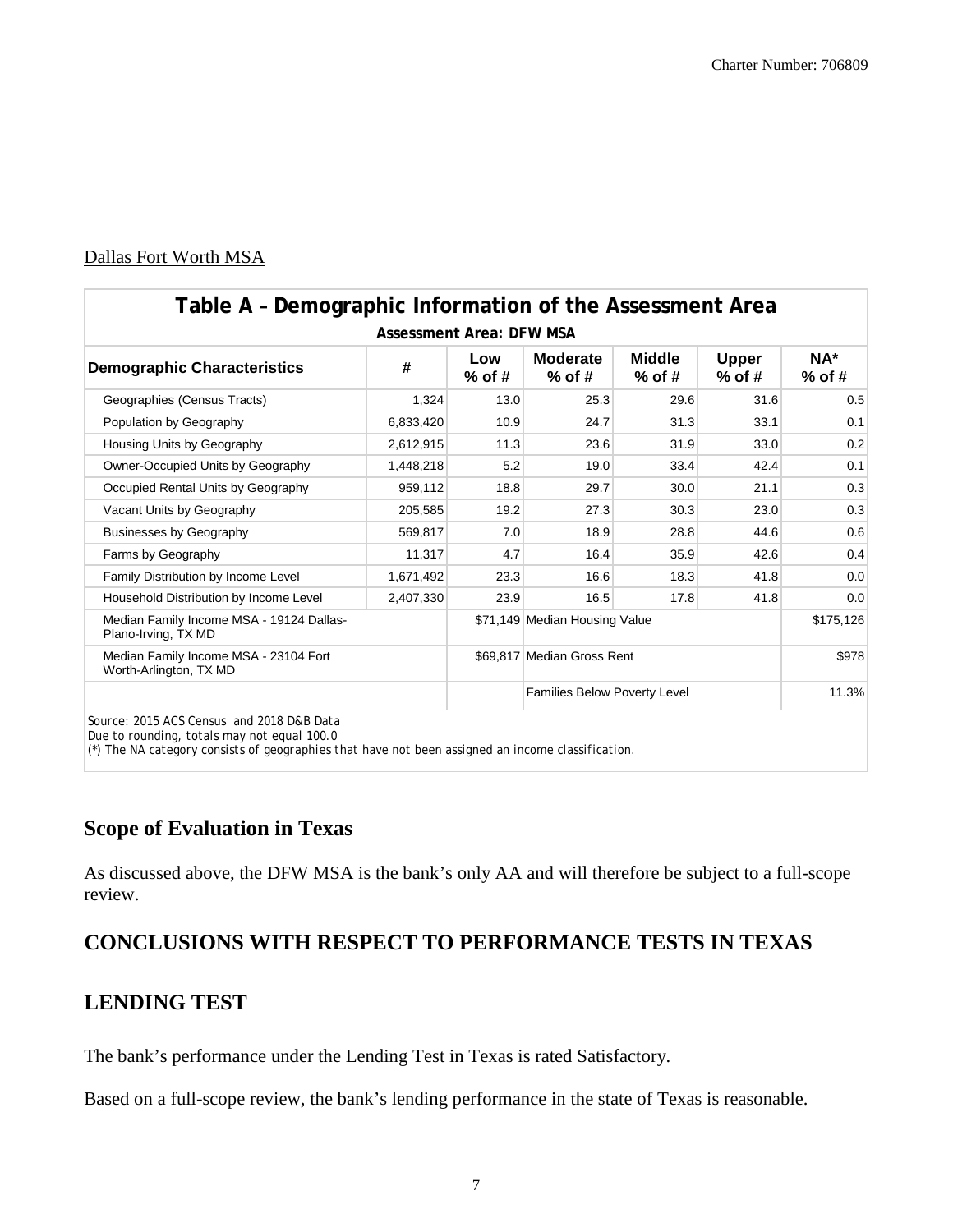## **Distribution of Loans by Income Level of the Geography**

The bank exhibits poor geographic distribution of loans in the state.

#### *Home Mortgage Loans*

Refer to Table O in the state of Texas section of appendix D for the facts and data used to evaluate the geographic distribution of the bank's home mortgage loan originations and purchases.

For 2016, the bank's home mortgage lending in low-income geographies was lower than the owneroccupied housing and somewhat lower than the aggregate lending in low-income geographies. For moderate-income geographies, the bank's home mortgage lending was lower than the owner-occupied housing but near to the aggregate lending.

For 2017-2018, the bank's home mortgage lending in low-income geographies was lower than the owner-occupied housing and somewhat lower than the aggregate lending in low-income geographies. For moderate-income geographies, the bank's home mortgage lending was somewhat lower than the owner-occupied housing and near to the aggregate lending.

### **Distribution of Loans by Income Level of the Borrower**

The bank exhibits a reasonable distribution of loans to individuals of different income levels given the product lines offered by the bank.

#### *Home Mortgage Loans*

Refer to Table P in the state of Texas section of appendix D for the facts and data used to evaluate the borrower distribution of the bank's home mortgage loan originations and purchases.

For borrower distribution, more weight was placed on the aggregate data given the performance context. As previously mentioned, increasing housing prices and rent rates prevent some borrowers from accumulating down payment funds for home purchases. Further, community contacts identified housing stock as a barrier to home ownership for LMI individuals with very little new construction in the area priced below \$250 thousand.

For 2016, the bank's home mortgage lending to low-income borrowers is lower than the percentage of low-income borrowers but is near to the aggregate lending to low-income borrowers. The bank's home mortgage lending to moderate-income borrowers is somewhat lower than the percentage of moderateincome borrowers but exceeds the aggregate lending to moderate-income borrowers.

For 2017-2018, the bank's home mortgage lending to low-income borrowers is lower than the percentage of low-income borrowers but is near to the aggregate lending to low-income borrowers. The bank's home mortgage lending to moderate-income borrowers is near to the percentage of moderateincome borrowers and exceeds the aggregate lending to moderate-income borrowers.

#### **Responses to Complaints**

The bank had no CRA-related complaints during the evaluation period.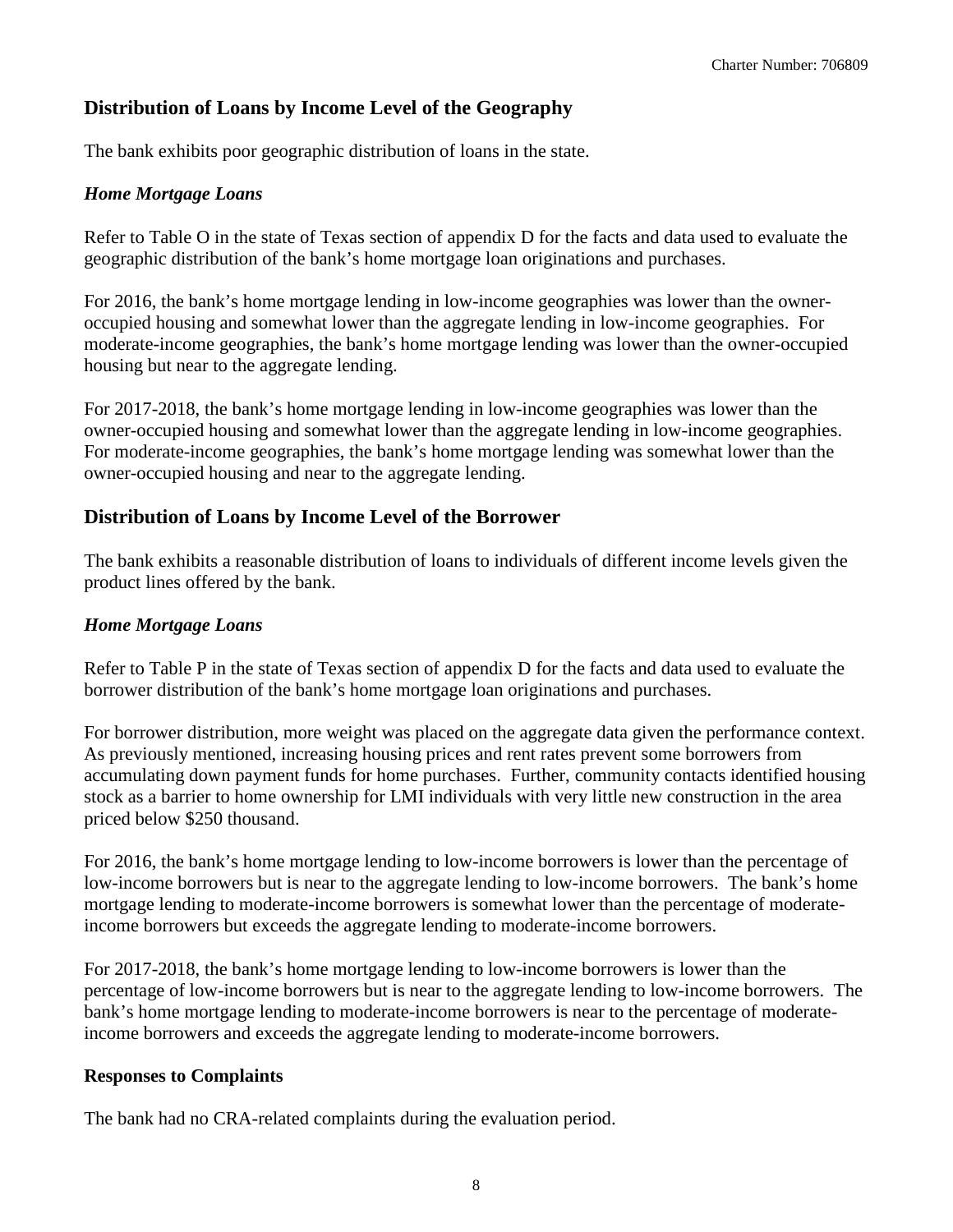## **COMMUNITY DEVELOPMENT TEST**

The bank's performance under the Community Development Test in the state of Texas is rated Satisfactory.

Based on a full-scope review, the bank exhibits adequate responsiveness to community development needs in the AA through community development loans, qualified investments, and community development services, as appropriate, considering the bank's capacity and the need and availability of such opportunities for community development in the bank's AA.

### **Number and Amount of Community Development Loans**

Refer to the Lending Activity tables below for the facts and data used to evaluate the bank's level of CD lending. These tables include all CD loans, including multifamily loans that also qualify as CD loans.

The level of CD lending demonstrates adequate responsiveness to the CD needs within the AA.

During the evaluation period, the bank originated or renewed eleven CD loans totaling \$4.8 million within the AA. These loans included five loans totaling \$2.6 million for economic development, five loans totaling \$1.9 million to revitalize and stabilize areas within the AA, and one loan totaling \$400 thousand for affordable housing.

Significant loans include a \$1.5 million loan to purchase commercial property in a moderate-income census tract that will create multiple jobs for low- and moderate-income individuals and a \$400 thousand loan to purchase an apartment complex which will provide 12 affordable housing units.

|                | <b>Qualified Investments</b> |               |    |           |                          |         |           |               |          |           |  |  |  |  |  |
|----------------|------------------------------|---------------|----|-----------|--------------------------|---------|-----------|---------------|----------|-----------|--|--|--|--|--|
|                |                              | Prior Period* |    | Current   |                          |         | Total     |               | Unfunded |           |  |  |  |  |  |
| Assessment     |                              |               |    | Period    |                          |         |           | Commitments** |          |           |  |  |  |  |  |
| Area           | #                            | \$(000's)     | #  | \$(000's) | #                        | $%$ of  | \$(000's) |               |          | \$(000's) |  |  |  |  |  |
|                |                              |               |    |           |                          | Total # |           | Total \$      |          |           |  |  |  |  |  |
| <b>DFW MSA</b> |                              | 6,300         | 76 | 494       | $\overline{\phantom{a}}$ | 100     | 6,794     | 100           | 0        |           |  |  |  |  |  |

#### **Number and Amount of Qualified Investments**

<span id="page-9-0"></span> $\overline{a}$ 

\* Prior Period Investments' means investments made in a previous evaluation period that are outstanding as of the examination date. \*\* Unfunded Commitments' means legally binding investment commitments that are tracked and recorded by the institution's financial reporting system.

The Bank's level of investments and donations demonstrates adequate responsiveness to the CD needs in the AA.

During the evaluation period, the bank continued its \$6.3 million investment in a CRA Qualified Fund. The bank also made 76 donations totaling \$494 thousand, including \$148 thousand in donations to a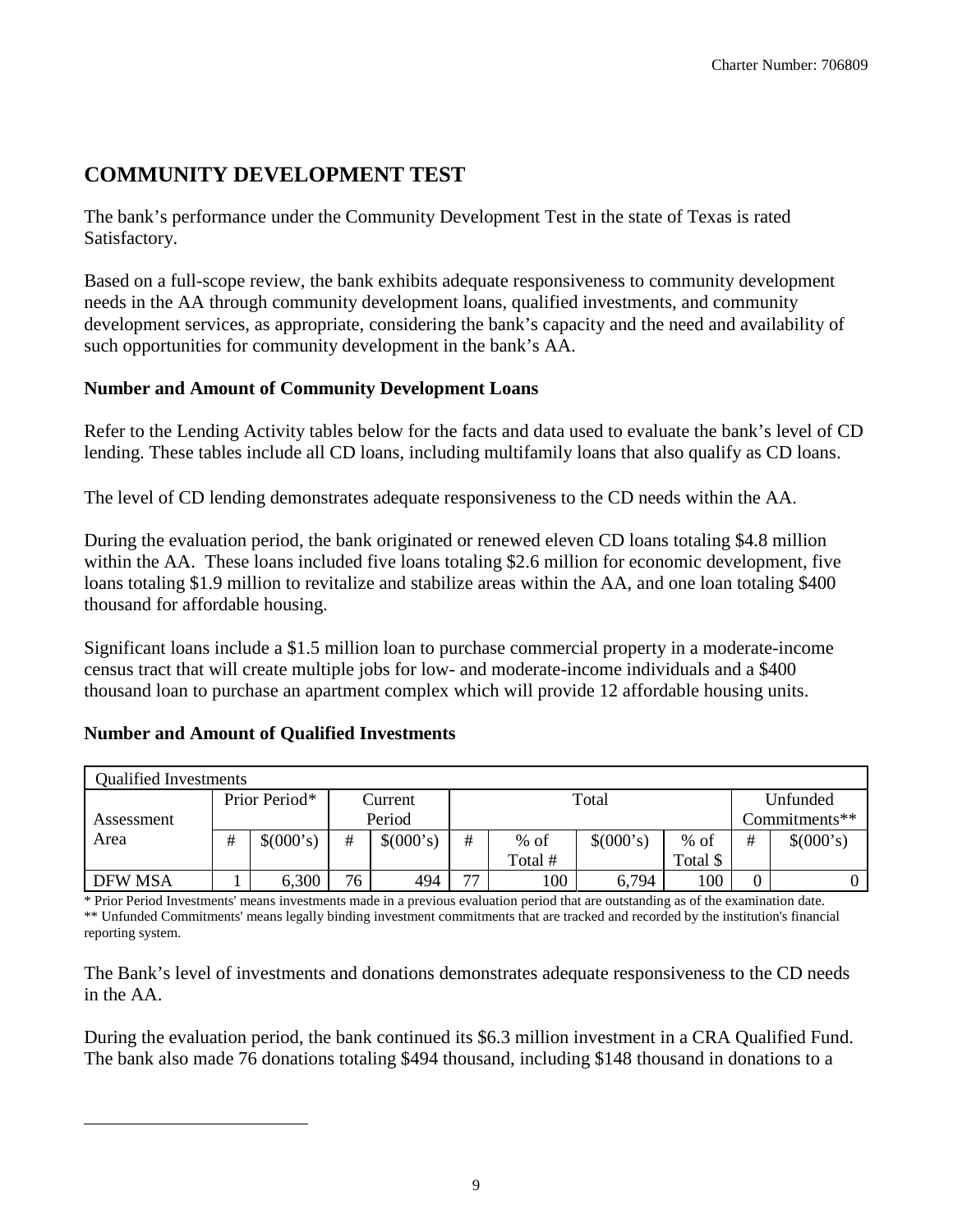housing counseling agency and \$77 thousand to an organization that provides mortgage or rental payment assistance to families in financial need with critically ill or injured children.

### **Extent to Which the Bank Provides Community Development Services**

The level of CD services demonstrates excellent responsiveness to the needs of the AA.

Bank officers and employees serve in leadership positions and provide technical expertise in local qualifying organizations that provide community services to low- and moderate-income individuals, support economic development, assist with affordable housing, and revitalize or stabilize areas within the AA. Employees also led or participated in numerous financial literacy classes and forums. During the evaluation period, 66 employees provided more than 3,000 service hours to 43 qualified organizations within the AA.

Significant CD service contributions included three employees serving on the board for a local organization that provides homebuyer education counseling, reverse equity mortgage counseling, and default and delinquency counseling. Another employee served on the board and provided technical expertise to a medical clinic that provides medical care to low- and moderate-income individuals without insurance. An employee also served on the board and assisted with day-to-day business needs for an organization that provides children and youth with emergency housing, medical care, clothing, school supplies, and other necessities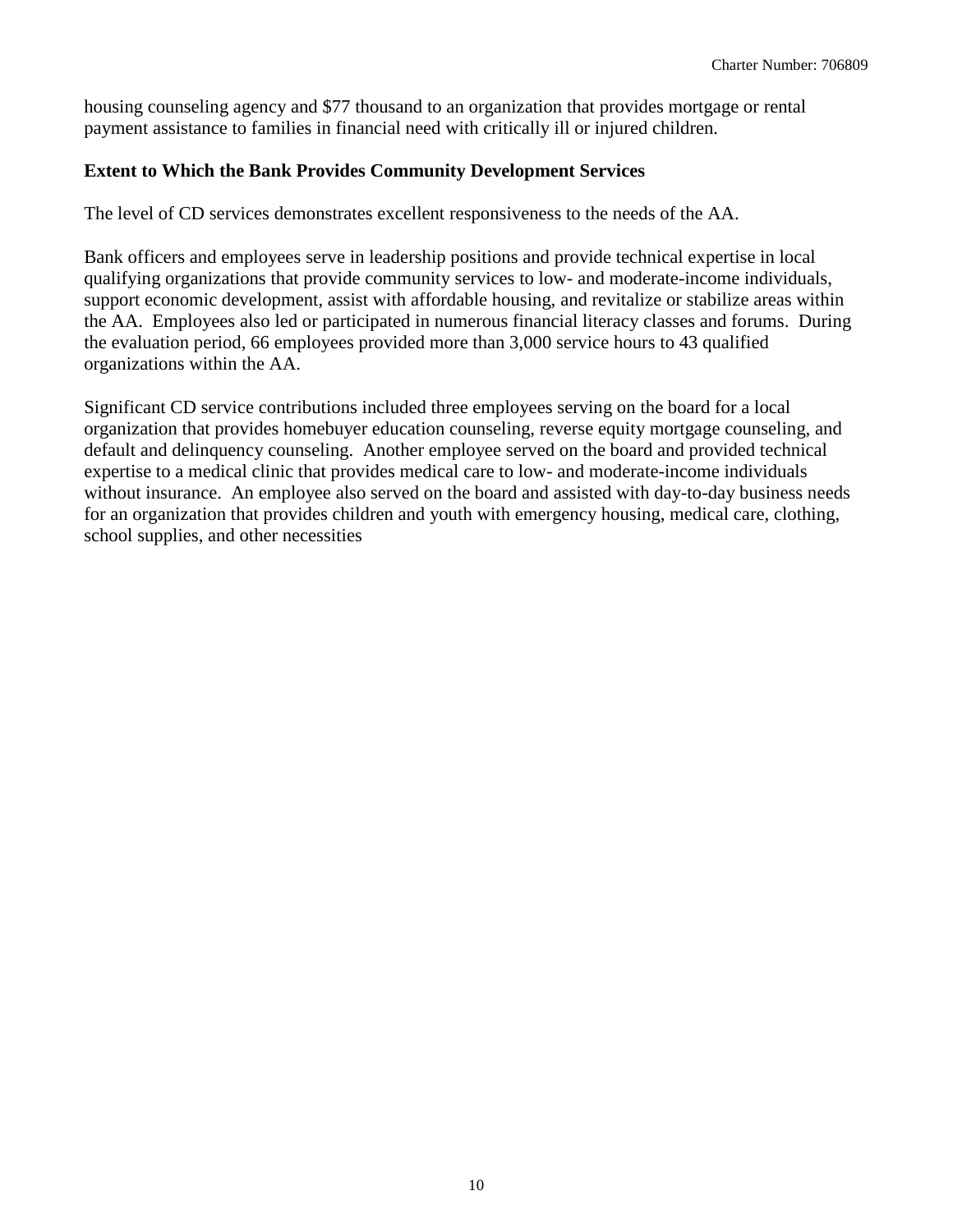## **Appendix A: Scope of Examination**

The following table identifies the time period covered in this evaluation, affiliate activities that were reviewed, and loan products considered. The table also reflects the MSA(s) and non-MSA(s) that received comprehensive examination review, designated by the term "full-scope," and those that received a less comprehensive review, designated by the term "limited-scope".

| <b>Time Period Reviewed:</b>                     | 01/01/2016 to 12/31/2018                                                  |                                                   |  |  |  |  |  |  |  |  |  |  |
|--------------------------------------------------|---------------------------------------------------------------------------|---------------------------------------------------|--|--|--|--|--|--|--|--|--|--|
| <b>Bank Products Reviewed:</b>                   | Home mortgage                                                             |                                                   |  |  |  |  |  |  |  |  |  |  |
|                                                  | Community development loans, qualified investments, community development |                                                   |  |  |  |  |  |  |  |  |  |  |
|                                                  | services                                                                  |                                                   |  |  |  |  |  |  |  |  |  |  |
| Affiliate(s)                                     | <b>Affiliate Relationship</b>                                             | <b>Products Reviewed</b>                          |  |  |  |  |  |  |  |  |  |  |
| No Affiliates                                    | <b>NA</b>                                                                 | <b>NA</b>                                         |  |  |  |  |  |  |  |  |  |  |
|                                                  |                                                                           |                                                   |  |  |  |  |  |  |  |  |  |  |
|                                                  |                                                                           |                                                   |  |  |  |  |  |  |  |  |  |  |
|                                                  |                                                                           |                                                   |  |  |  |  |  |  |  |  |  |  |
| List of Assessment Areas and Type of Examination |                                                                           |                                                   |  |  |  |  |  |  |  |  |  |  |
| <b>Rating and Assessment Areas</b>               | <b>Type of Exam</b>                                                       | <b>Other Information</b>                          |  |  |  |  |  |  |  |  |  |  |
| <b>Texas</b>                                     |                                                                           |                                                   |  |  |  |  |  |  |  |  |  |  |
|                                                  |                                                                           | All whole census tracts in Tarrant, Parker, Hood, |  |  |  |  |  |  |  |  |  |  |
| DFW MSA                                          | Full-Scope                                                                | Johnson, Wise, Somervell, Dallas, Collin, Denton, |  |  |  |  |  |  |  |  |  |  |
|                                                  |                                                                           | Hunt, Rockwall, Kaufman, and Ellis Counties.      |  |  |  |  |  |  |  |  |  |  |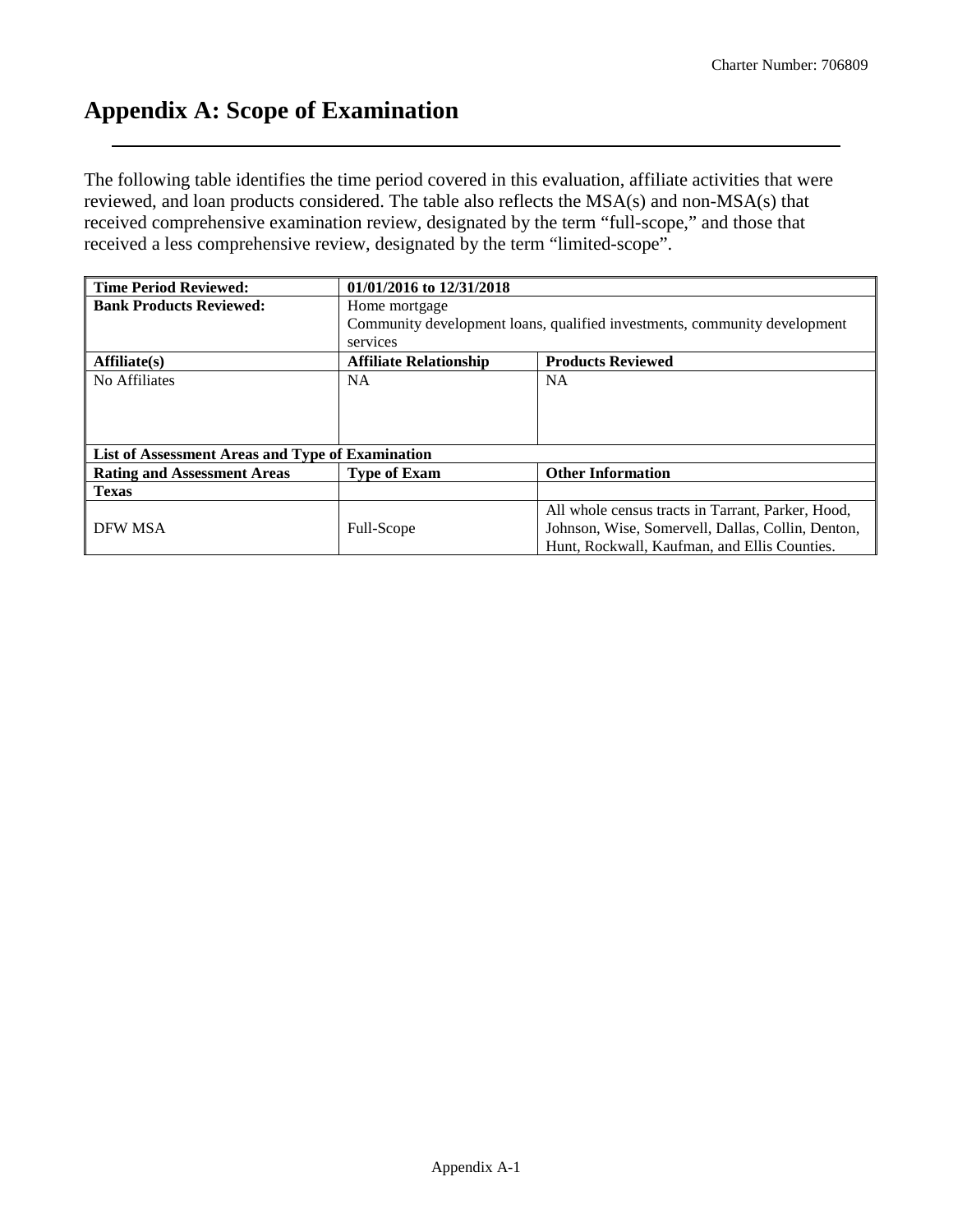# **Appendix B: Summary of MMSA and State Ratings**

|                       | <b>RATINGS</b>          | Colonial Savings, FA |                                                 |
|-----------------------|-------------------------|----------------------|-------------------------------------------------|
| Overall Bank:         | Lending Test<br>Rating* | CD Test<br>Rating    | Overall Bank/State/<br><b>Multistate Rating</b> |
| Colonial Savings, FA  | Satisfactory            | Satisfactory         | Satisfactory                                    |
| <b>MMSA</b> or State: |                         |                      |                                                 |
| Texas                 | Satisfactory            | Satisfactory         | Satisfactory                                    |

(\*) The Lending Test and Community Development Test carry equal weight in the overall rating.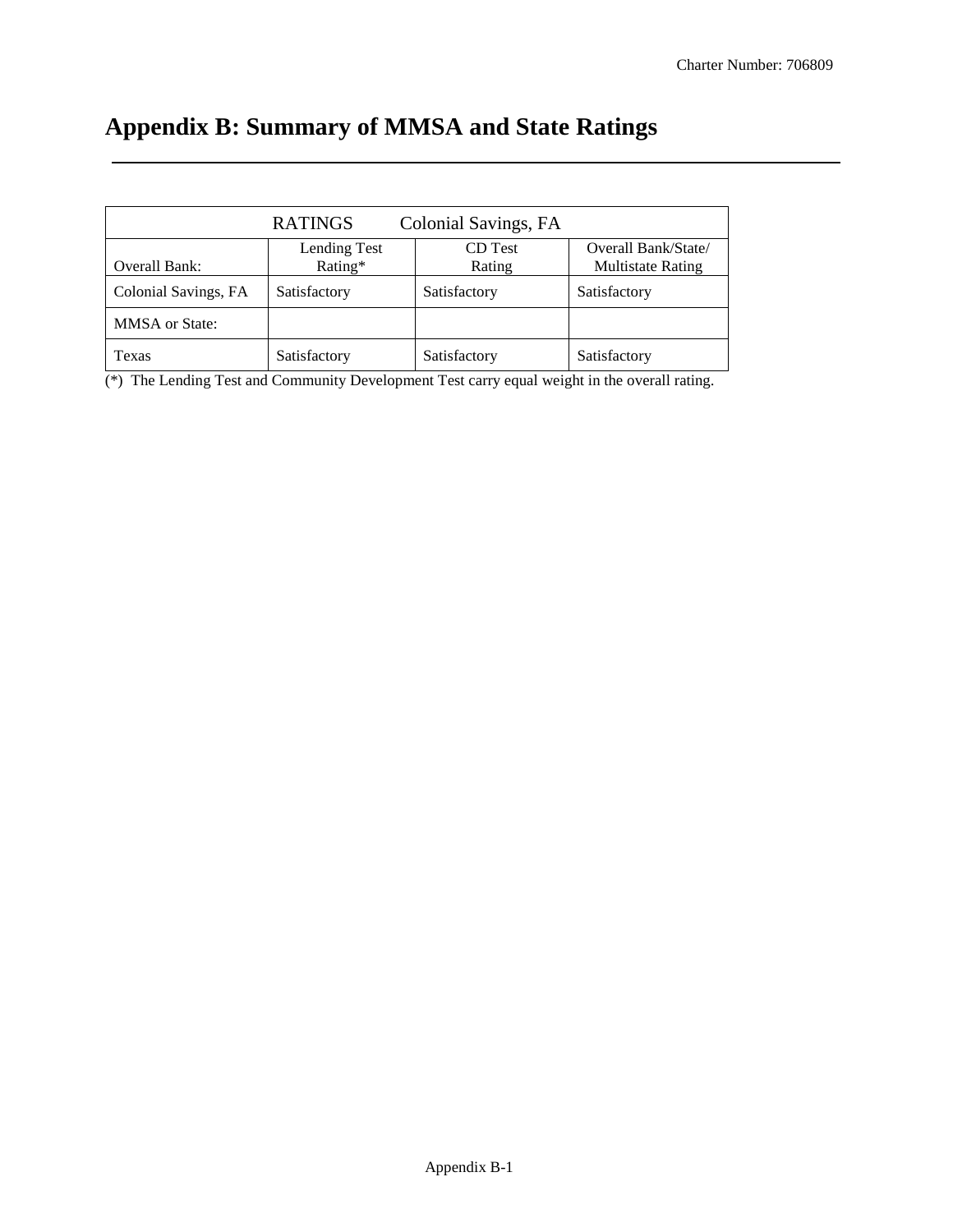# **Appendix C: Definitions and Common Abbreviations**

The following terms and abbreviations are used in this performance evaluation, including the CRA tables. The definitions are intended to provide the reader with a general understanding of the terms, not a strict legal definition.

**Affiliate:** Any company that controls, is controlled by, or is under common control with another company. A company is under common control with another company if the same company directly or indirectly controls both companies. For example, a bank subsidiary is controlled by the bank and is, therefore, an affiliate.

**Aggregate Lending (Aggt.):** The number of loans originated and purchased by all reporting lenders (HMDA or CRA) in specified income categories as a percentage of the aggregate number of loans originated and purchased by all reporting lenders in the state/assessment area.

**Census Tract (CT):** A small, relatively permanent statistical subdivision of a county delineated by a local committee of census data users for the purpose of presenting data. Census tracts nest within counties, and their boundaries normally follow visible features, but may follow legal geography boundaries and other non-visible features in some instances, Census tracts ideally contain about 4,000 people and 1,600 housing units.

**Combined Statistical Area (CSA):** A geographic entity consisting of two or more adjacent Core Based Statistical Areas with employment interchange measures of at least 15. An employment interchange measure is a measure of ties between two adjacent entities. The employment interchange measure is the sum of the percentage of workers living in the smaller entity who work in the larger entity and the percentage of employment in the smaller entity that is accounted for by workers who reside in the larger entity.

**Community Development (CD):** Affordable housing (including multifamily rental housing) for low- or moderate-income individuals; community services targeted to low- or moderate-income individuals; activities that promote economic development by financing businesses or farms that meet Small Business Administration Development Company or Small Business Investment Company programs size eligibility standards or have gross annual revenues of \$1 million or less; or activities that revitalize or stabilize low- or moderate-income geographies, distressed or underserved nonmetropolitan middleincome geographies, or designated disaster areas.

**Community Reinvestment Act (CRA):** The statute that requires the OCC to evaluate a bank's record of meeting the credit needs of its entire community, including LMI areas, consistent with the safe and sound operation of the bank, and to take this record into account when evaluating certain corporate applications filed by the bank.

**Consumer Loan(s):** A loan(s) to one or more individuals for household, family, or other personal expenditures. A consumer loan does not include a home mortgage, small business, or small farm loan. This definition includes the following categories: motor vehicle loans, credit card loans, other secured consumer loans, and other unsecured consumer loans.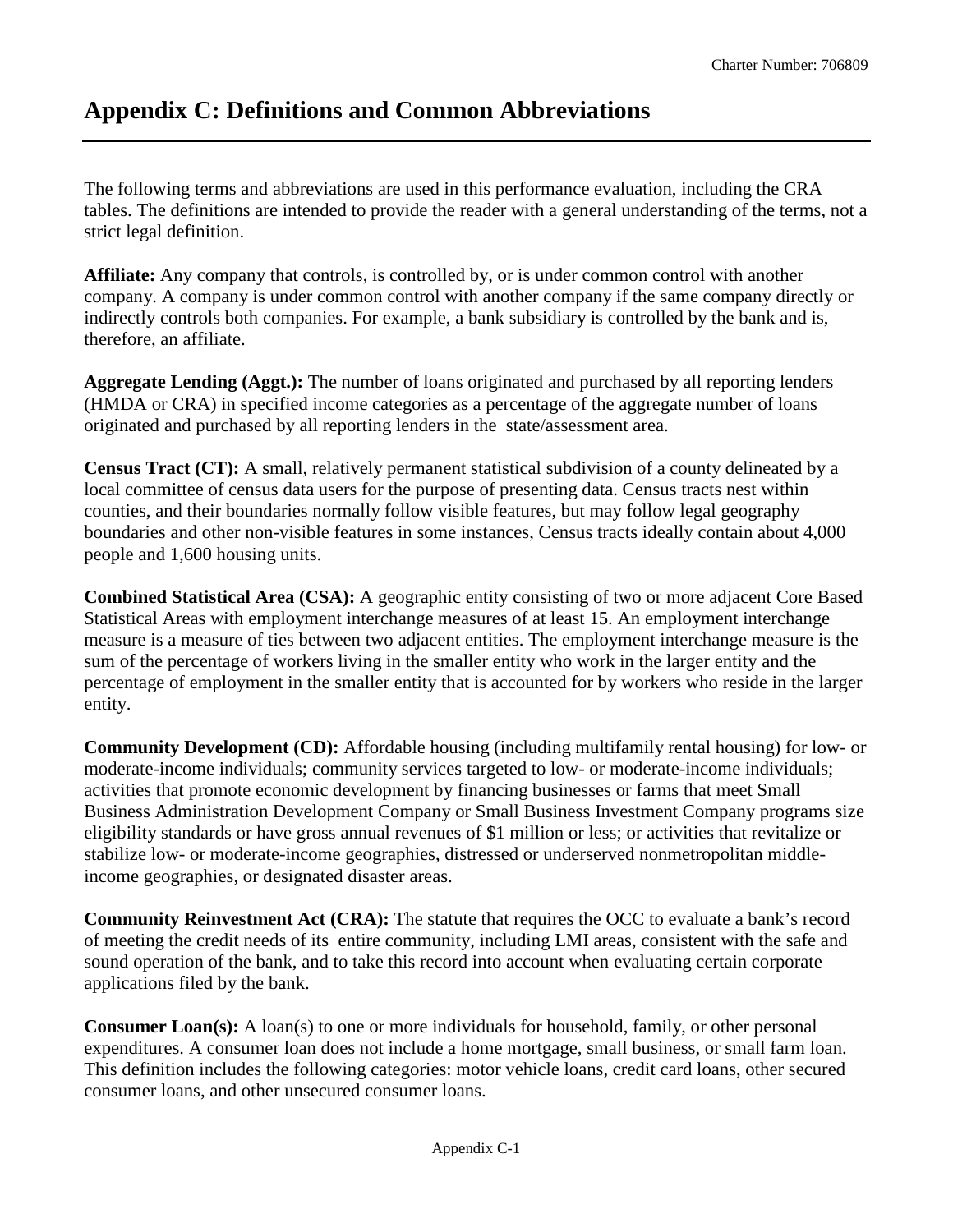**Family:** Includes a householder and one or more other persons living in the same household who are related to the householder by birth, marriage, or adoption. The number of family households always equals the number of families; however, a family household may also include non-relatives living with the family. Families are classified by type as either a married-couple family or other family, which is further classified into 'male householder' (a family with a male householder' and no wife present) or 'female householder' (a family with a female householder and no husband present).

**Full-Scope Review:** Performance under the Lending, Investment, and Service Tests is analyzed considering performance context, quantitative factors (e.g., geographic distribution, borrower distribution, and total number and dollar amount of investments), and qualitative factors (e.g., innovativeness, complexity, and responsiveness).

**Geography:** A census tract delineated by the United States Bureau of the Census in the most recent decennial census.

**Home Mortgage Disclosure Act (HMDA):** The statute that requires certain mortgage lenders that conduct business or have banking offices in a metropolitan statistical area to file annual summary reports of their mortgage lending activity. The reports include such data as the race, gender, and the income of applicants, the amount of loan requested, the disposition of the application (e.g., approved, denied, and withdrawn), the lien status of the collateral, any requests for preapproval, and loans for manufactured housing.

**Home Mortgage Loans:** A closed-end mortgage loan or an open-end line of credit as these terms are defined under 12 CFR 1003.2, and that is not an excluded transaction under 12 CFR 1003.3(c)(1) through  $(c)(10)$  and  $(c)(13)$ .

**Household:** Includes all persons occupying a housing unit. Persons not living in households are classified as living in group quarters. In 100 percent tabulations, the count of households always equals the count of occupied housing units.

**Limited-Scope Review:** Performance under the Lending, Investment, and Service Tests is analyzed using only quantitative factors (e.g., geographic distribution, borrower distribution, total number and dollar amount of investments, and branch distribution).

**Low-Income Individual:** Individual income that is less than 50 percent of the area median income.

**Low Income Geography:** A census tract with a median family income that is less than 50 percent.

**Market Share:** The number of loans originated and purchased by the institution as a percentage of the aggregate number of loans originated and purchased by all reporting lenders in the state/assessment area.

**Median Family Income (MFI):** The median income determined by the U.S. Census Bureau every five years and used to determine the income level category of geographies. The median is the point at which half of the families have income above, and half below, a range of incomes. Also, the median income determined by the Federal Financial Institutions Examination Council (FFIEC) annually that is used to determine the income level category of individuals. For any given area, the median is the point at which half of the families have income above, and half below, a range of incomes.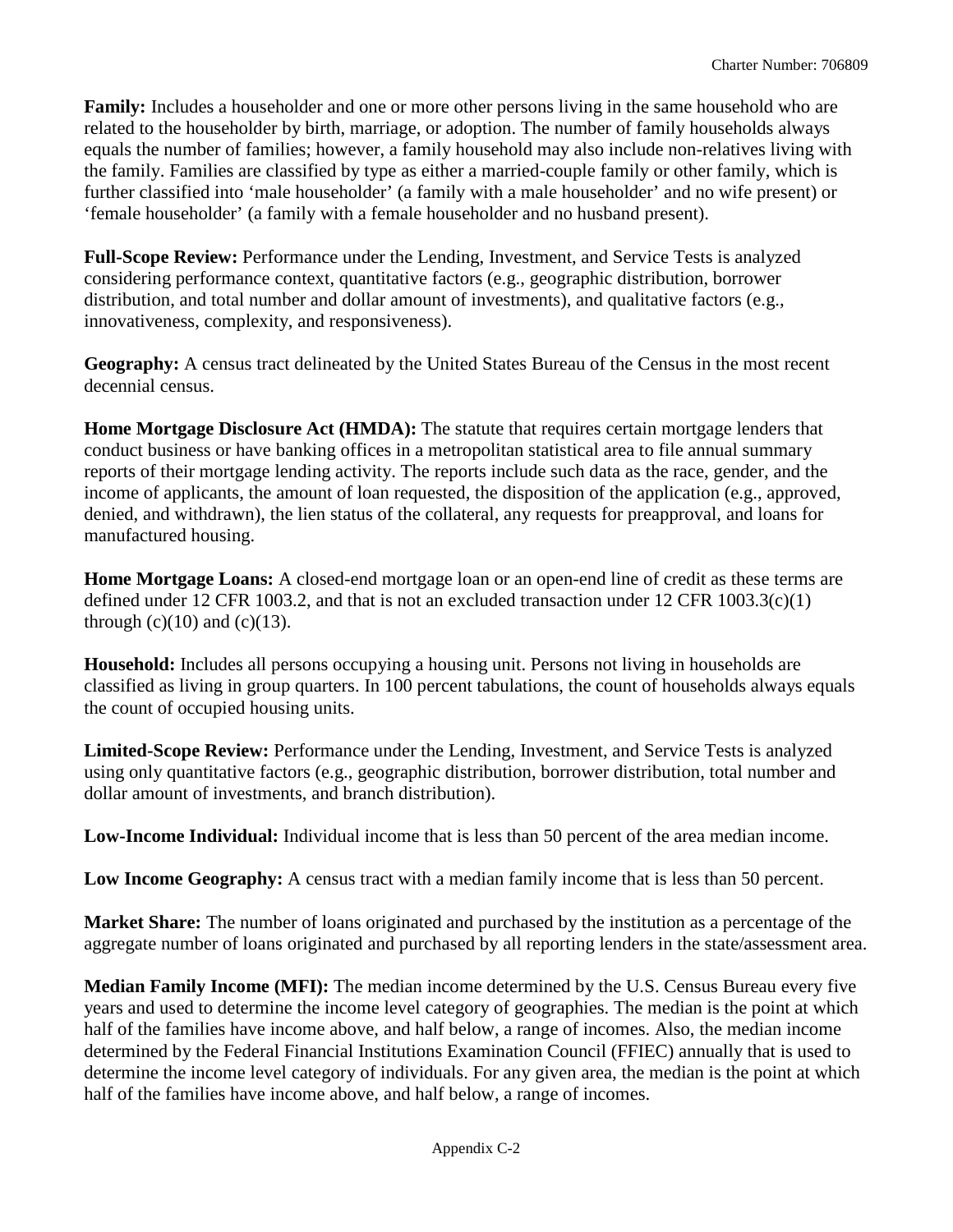**Metropolitan Division:** As defined by Office of Management and Budget, a county or group of counties within a Core Based Statistical Area that contains an urbanized population of at least 2.5 million. A Metropolitan Division consists of one or more main/secondary counties that represent an employment center or centers, plus adjacent counties associated with the main/secondary county or counties through commuting ties.

**Metropolitan Statistical Area:** An area, defined by the Office of Management and Budget, as a core based statistical area associated with at least one urbanized area that has a population of at least 50,000. The Metropolitan Statistical Area comprises the central county or counties containing the core, plus adjacent outlying counties having a high degree of social and economic integration with the central county or counties as measured through commuting.

**Middle-Income:** Individual income that is at least 80 percent and less than 120 percent of the area median income, or a median family income that is at least 80 percent and less than 120 percent, in the case of a geography

**Moderate-Income:** Individual income that is at least 50 percent and less than 80 percent of the area median income, or a median family income that is at least 50 percent and less than 80 percent, in the case of a geography.

**Multifamily:** Refers to a residential structure that contains five or more units**.**

**Owner-Occupied Units:** Includes units occupied by the owner or co-owner, even if the unit has not been fully paid for or is mortgaged.

**Qualified Investment:** A qualified investment is defined as any lawful investment, deposit, membership share, or grant that has as its primary purpose community development.

**Rating Area:** A rated area is a state or multi-state metropolitan statistical area. For an institution with domestic branches in only one state, the institution's CRA rating would be the state rating. If an institution maintains domestic branches in more than one state, the institution will receive a rating for each state in which those branches are located. If an institution maintains domestic branches in two or more states within a multi-state metropolitan statistical area, the institution will receive a rating for the multi-state metropolitan statistical area.

**Small Loan(s) to Business(es):** A loan included in 'loans to small businesses' as defined in the Consolidated Report of Condition and Income (Call Report) instructions. These loans have original amounts of \$1 million or less and typically are either secured by nonfarm or nonresidential real estate or are classified as commercial and industrial loans.

**Small Loan(s) to Farm(s):** A loan included in 'loans to small farms' as defined in the instructions for preparation of the Consolidated Report of Condition and Income (Call Report). These loans have original amounts of \$500,000 or less and are either secured by farmland, or are classified as loans to finance agricultural production and other loans to farmers.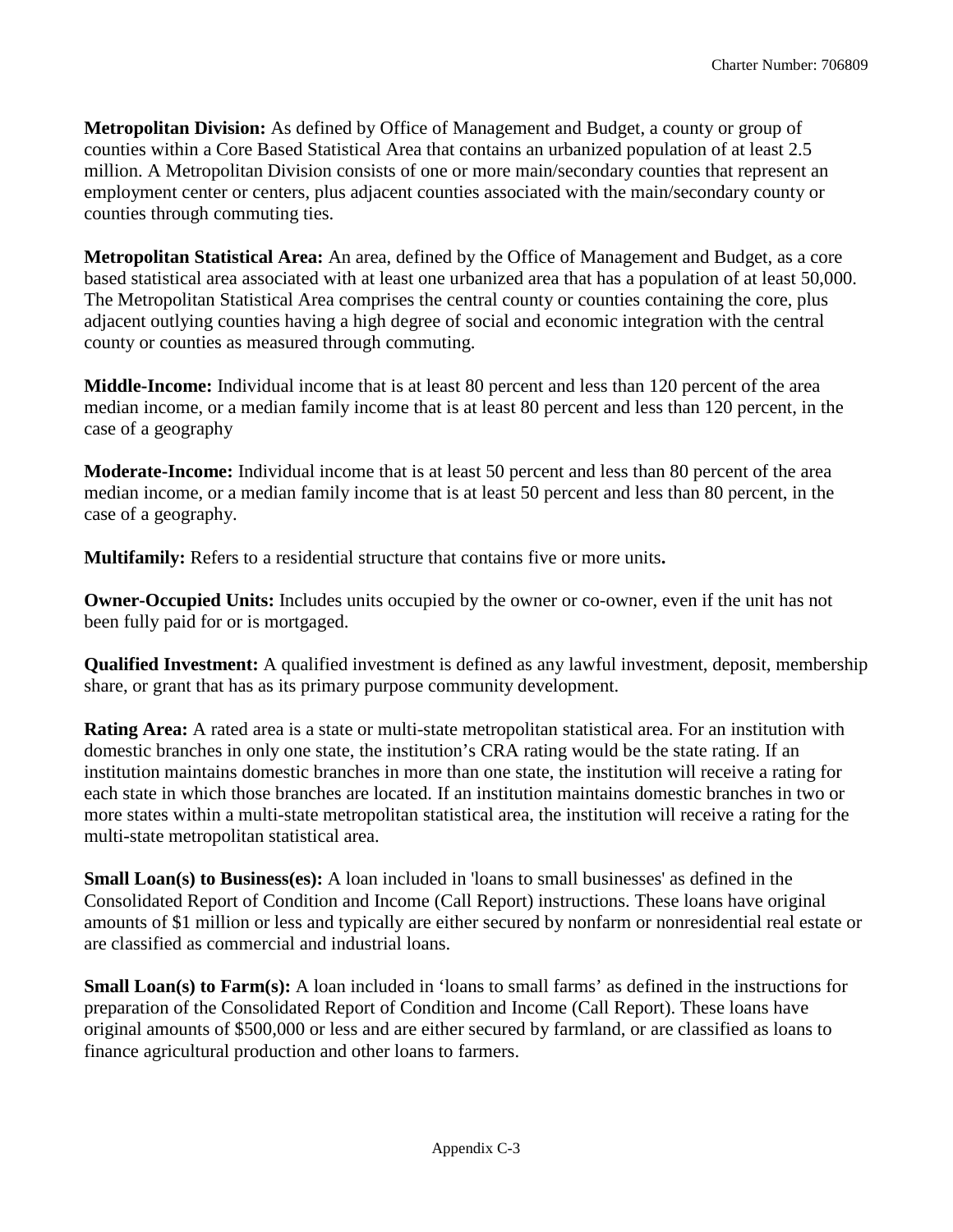**Tier 1 Capital:** The total of common shareholders' equity, perpetual preferred shareholders' equity with non-cumulative dividends, retained earnings and minority interests in the equity accounts of consolidated subsidiaries.

**Upper-Income:** Individual income that is at least 120 percent of the area median income, or a median family income that is at least 120 percent, in the case of a geography.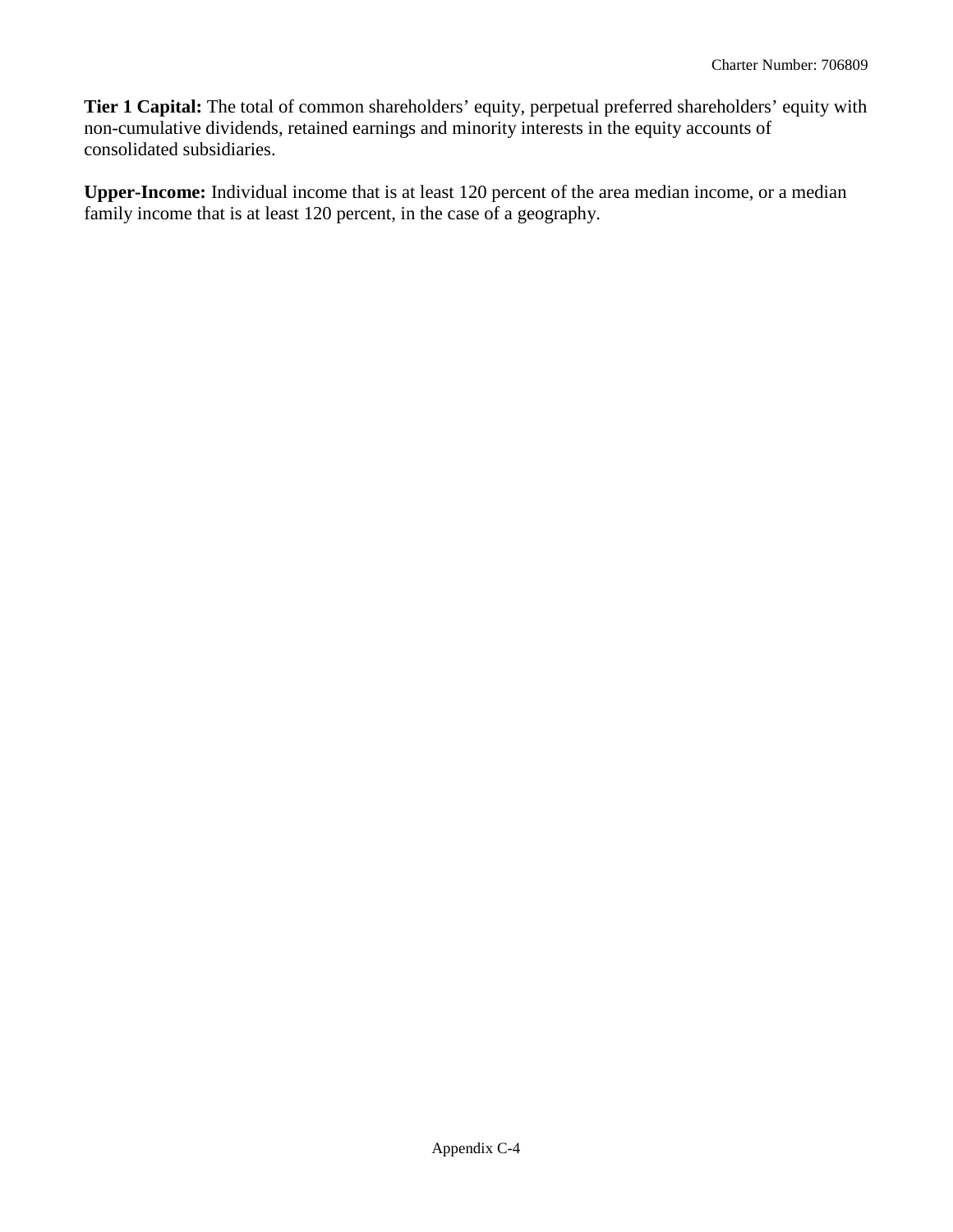## *Content of Standardized Tables*

A separate set of tables is provided for each state. All multistate metropolitan statistical areas, if applicable, are presented in one set of tables. References to the "bank" include activities of any affiliates that the bank provided for consideration (refer to appendix A: Scope of the Examination). For purposes of reviewing the Lending Test tables, the following are applicable: (1) purchased are treated as originations; and (2) "aggregate" is the percentage of the aggregate number of reportable loans originated and purchased by all HMDA or CRA-reporting lenders in the MMSA/assessment area. Deposit data are compiled by the FDIC and are available as of June  $30<sup>th</sup>$  of each year. Tables without data are not included in this PE.

The following is a listing and brief description of the tables included in each set:

- **Table O. Assessment Area Distribution of Home Mortgage Loans by Income Category of the Geography** - Compares the percentage distribution of the number of loans originated and purchased by the bank in low-, moderate-, middle-, and upper-income geographies to the percentage distribution of owner-occupied housing units throughout those geographies. The table also presents aggregate peer data for the years the data is available.
- **Table P. Assessment Area Distribution of Home Mortgage Loans by Income Category of the Borrower** - Compares the percentage distribution of the number of loans originated and purchased by the bank to low-, moderate-, middle-, and upper-income borrowers to the percentage distribution of families by income level in each MMSA/assessment area. The table also presents aggregate peer data for the years the data is available.
- **Table Q. Assessment Area Distribution of Loans to Small Businesses by Income Category of the Geography** - The percentage distribution of the number of small loans (less than or equal to \$1 million) to businesses that were originated and purchased by the bank in low-, moderate-, middle-, and upper-income geographies compared to the percentage distribution of businesses (regardless of revenue size) in those geographies. Because arrogate small business data are not available for geographic areas smaller than counties, it may be necessary to compare bank loan data to aggregate data from geographic areas larger than the bank's assessment area.
- **Table R. Assessment Area Distribution of Loans to Small Businesses by Gross Annual Revenue** - Compares the percentage distribution of the number of small loans (loans less than or equal to \$1 million) originated and purchased by the bank to businesses with revenues of \$1 million or less to: 1) the percentage distribution of businesses with revenues of greater than \$1 million; and, 2) the percentage distribution of businesses for which revenues are not available. The table also presents aggregate peer small business data for the years the data is available.
- **Table S. Assessment Area Distribution of Loans to Farms by Income Category of the Geography** - The percentage distribution of the number of small loans (less than or equal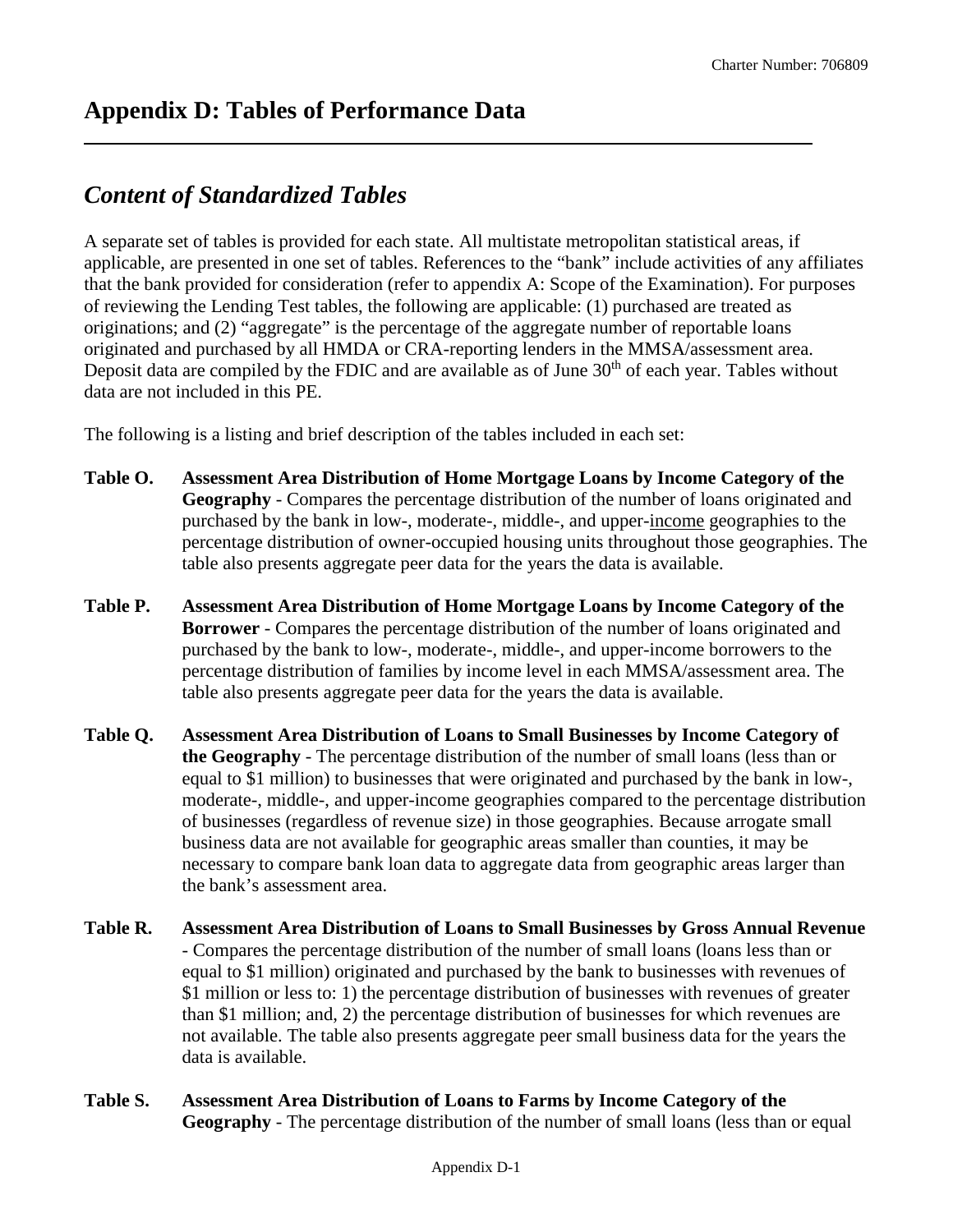to \$500,000) to farms originated and purchased by the bank in low-, moderate-, middle-, and upper-income geographies compared to the percentage distribution of farms (regardless of revenue size) throughout those geographies. The table also presents aggregate peer data for the years the data is available. Because aggregate small farm data are not available for geographic areas smaller than counties, it may be necessary to use geographic areas larger than the bank's assessment area.

### **Table T. Assessment Area Distribution of Loans to Farms by Gross Annual Revenues** - Compares the percentage distribution of the number of small loans (loans less than or equal to \$500 thousand) originated and purchased by the bank to farms with revenues of \$1 million or less to: 1) the percentage distribution of farms with revenues of greater than \$1 million; and, 2) the percentage distribution of farms for which revenues are not available. The table also presents aggregate peer small farm data for the years the data is available.

- **Table U. Assessment Area Distribution of Consumer Loans by Income Category of the Geography** - Compares the percentage distribution of the number of loans originated and purchased by the bank in low-, moderate-, middle-, and upper-income geographies to the percentage distribution of households in those geographies.
- **Table V. Assessment Area Distribution of Consumer Loans by Income Category of the Borrower** - Compares the percentage distribution of the number of loans originated and purchased by the bank to low-, moderate-, middle-, and upper-income borrowers to the percentage distribution of households by income level in each MMSA/assessment area.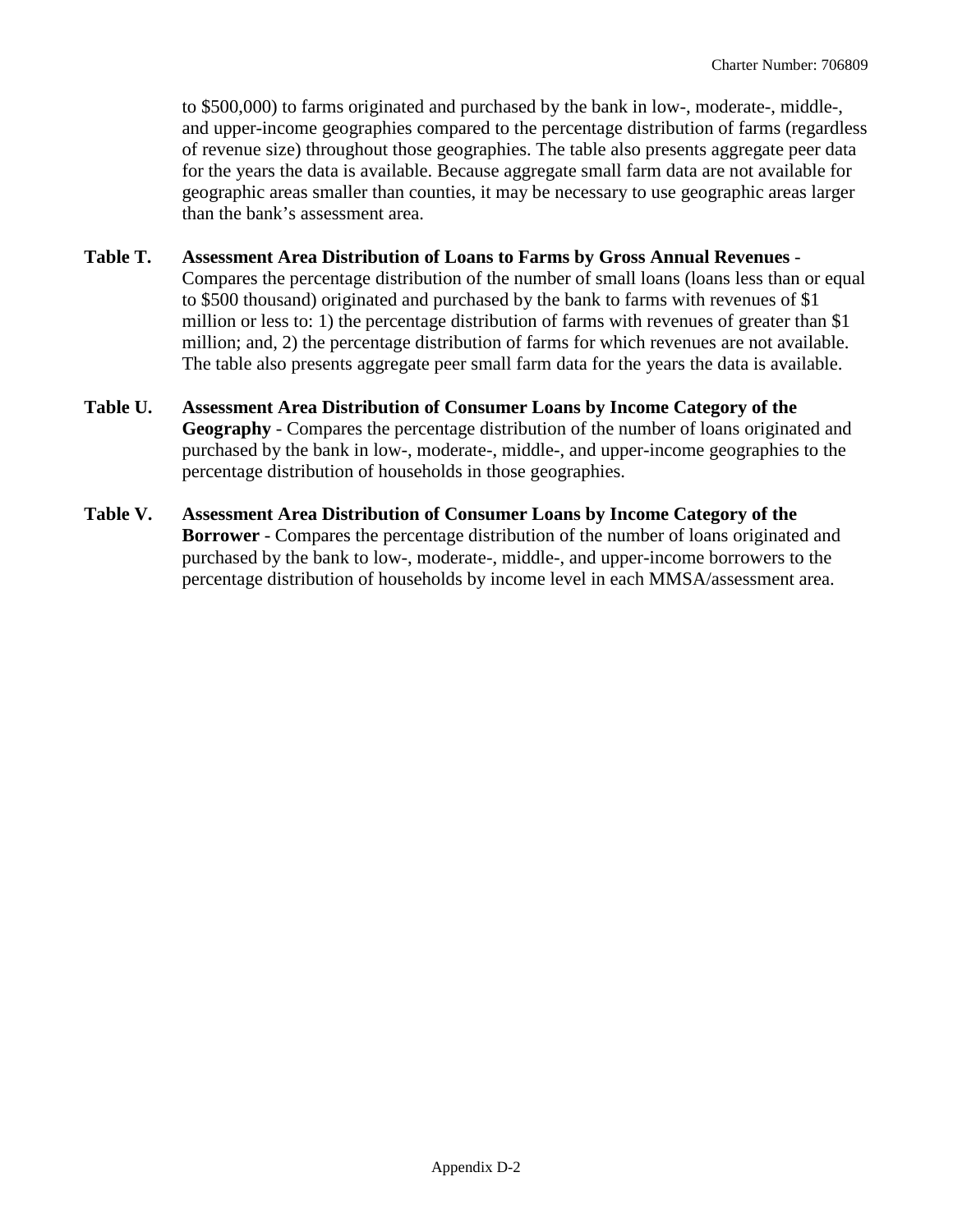

# **INTERMEDIATE SMALL BANK**

Washington, DC 20219

| Table O: Assessment Area Distribution of Home Mortgage Loans by Income Category of the Geography                                                              |                          |                              |                                                                  |                                       |                                 |                                                             |                                       |          |                                                                    |                                       |                      |                                                                    |                                       |               | 2016                                                        |                                       |               |  |
|---------------------------------------------------------------------------------------------------------------------------------------------------------------|--------------------------|------------------------------|------------------------------------------------------------------|---------------------------------------|---------------------------------|-------------------------------------------------------------|---------------------------------------|----------|--------------------------------------------------------------------|---------------------------------------|----------------------|--------------------------------------------------------------------|---------------------------------------|---------------|-------------------------------------------------------------|---------------------------------------|---------------|--|
|                                                                                                                                                               |                          |                              |                                                                  |                                       |                                 |                                                             |                                       |          |                                                                    |                                       |                      |                                                                    |                                       |               |                                                             |                                       |               |  |
|                                                                                                                                                               |                          |                              | <b>Total Home Mortgage Loans Low-Income Tracts</b>               |                                       |                                 | <b>Moderate-Income Tracts</b>                               |                                       |          | <b>Middle-Income Tracts</b>                                        |                                       |                      | <b>Upper-Income Tracts</b>                                         |                                       |               | <b>Not Available-Income</b><br><b>Tracts</b>                |                                       |               |  |
| <b>Assessment</b><br>Area:                                                                                                                                    |                          | Total Market d               | $%$ of<br>Owner-<br>% of   Overall   Occupie<br>Housing<br>Units | $\frac{0}{0}$<br><b>Bank</b><br>Loans | <b>Aggregat</b><br>$\mathbf{e}$ | $%$ of<br>Owner-<br>Occupie<br>d<br>Housing<br><b>Units</b> | $\frac{0}{0}$<br><b>Bank</b><br>Loans | Aggregat | $%$ of<br>Owner-<br>Occupie<br>d<br><b>Housing</b><br><b>Units</b> | $\frac{0}{0}$<br><b>Bank</b><br>Loans | <b>Aggregat</b><br>e | $%$ of<br>Owner-<br>Occupie<br>d<br><b>Housing</b><br><b>Units</b> | $\frac{1}{2}$<br>Bank<br>Loans        | Aggregat<br>e | $%$ of<br>Owner-<br>Occupie<br>d<br><b>Housing</b><br>Units | $\frac{0}{0}$<br><b>Bank</b><br>Loans | Aggregat<br>e |  |
| DFW MSA                                                                                                                                                       | 1,628 337,85<br>$\Omega$ | 100.0 261,64<br>2            | 4.6                                                              | 1.1                                   | 1.9                             | 19.3                                                        | 8.4                                   | 10.1     | 34.3                                                               | 33.6                                  | 33.2                 | 41.7                                                               | 56.9                                  | 54.8          | 0.0                                                         | 0.0                                   | 0.0           |  |
| <b>Total</b>                                                                                                                                                  | 1,628 337,85<br>0        | 100.0 261,64<br>$\mathbf{2}$ | 4.6                                                              | 1.1                                   | 1.9                             | 19.3                                                        | 8.4                                   | 10.1     | 34.3                                                               | 33.6                                  | 33.2                 | 41.7                                                               | 56.9                                  | 54.8          | 0.0                                                         | 0.0                                   | 0.0           |  |
| Table O: Assessment Area Distribution of Home Mortgage Loans by Income Category of the Geography                                                              |                          |                              | <b>Total Home Mortgage Loans Low-Income Tracts</b>               |                                       |                                 | <b>Moderate-Income Tracts</b>                               |                                       |          |                                                                    |                                       |                      | <b>Upper-Income Tracts</b>                                         |                                       |               | 2017-18<br><b>Not Available-Income</b>                      |                                       |               |  |
|                                                                                                                                                               |                          |                              |                                                                  |                                       |                                 |                                                             |                                       |          | <b>Middle-Income Tracts</b>                                        |                                       |                      |                                                                    |                                       |               | <b>Tracts</b>                                               |                                       |               |  |
| <b>Assessment</b><br>Area:                                                                                                                                    |                          | Total Market d               | $%$ of<br>Owner-<br>% of   Overall   Occupie<br>Housing<br>Units | $\frac{0}{0}$<br><b>Bank</b><br>Loans | <b>Aggregat</b><br>$\mathbf{e}$ | $%$ of<br>Owner-<br>Occupie<br>d<br>Housing<br><b>Units</b> | $\frac{0}{0}$<br><b>Bank</b><br>Loans | Aggregat | $%$ of<br>Owner-<br>Occupie<br>d<br>Housing<br><b>Units</b>        | $\frac{0}{0}$<br><b>Bank</b><br>Loans | Aggregat<br>e        | $\%$ of<br>Owner-<br>Occupie<br>d<br>Housing<br>Units              | $\frac{0}{0}$<br><b>Bank</b><br>Loans | Aggregat<br>e | $%$ of<br>Owner-<br>Occupie<br>d<br>Housing<br>Units        | $\frac{0}{0}$<br><b>Bank</b><br>Loans | Aggregat<br>e |  |
| <b>DFW MSA</b>                                                                                                                                                | 2,627 581,34             | 100.0 239,38<br>6            | 5.2                                                              | 2.1                                   | 3.0                             | 19.0                                                        | 12.3                                  | 13.2     | 33.4                                                               | 37.9                                  | 34.6                 | 42.4                                                               | 47.6                                  | 49.1          | 0.1                                                         | 0.0                                   | 0.1           |  |
| Total                                                                                                                                                         | 2,627 581,34<br>7        | $100.0$ 239,38 5.2<br>6      |                                                                  | 2.1                                   | 3.0                             | 19.0                                                        | 12.3                                  | 13.2     | 33.4                                                               | 37.9                                  | 34.6                 | 42.4                                                               | 47.6                                  | 49.1          | 0.1                                                         | 0.0                                   | 0.1           |  |
| Source: 2015 ACS Census; 01/01/2017 - 12/31/2018 Bank Data, 2018 HMDA Aggregate Data, "--" data not available.<br>Due to rounding, totals may not equal 100.0 |                          |                              |                                                                  |                                       |                                 |                                                             |                                       |          |                                                                    |                                       |                      |                                                                    |                                       |               |                                                             |                                       |               |  |